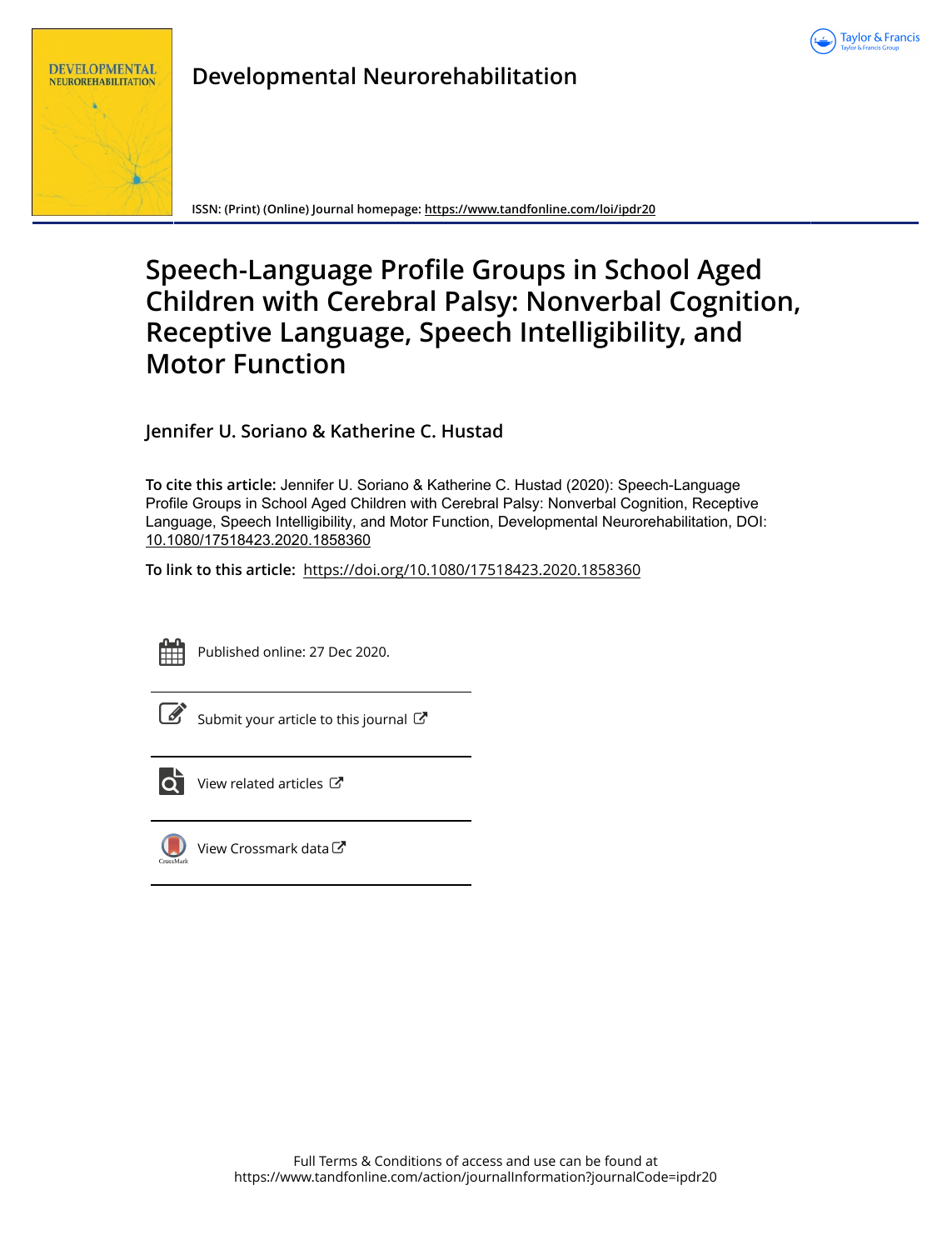

Check for updates

# **Speech-Language Profile Groups in School Aged Children with Cerebral Palsy: Nonverbal Cognition, Receptive Language, Speech Intelligibility, and Motor Function**

Jennifer U. Soriano and Katherine C. Hustad

University of Wisconsin, Madison, WI, USA

#### **ABSTRACT**

**Purpose**: To explore the relationship of intelligibility, receptive language, executive functioning, and motor skills to nonverbal cognitive skills among children with cerebral palsy (CP) in different speechlanguage profile groups.

**Method**: Twenty-seven children with CP aged 10–12 years old participated in the study. They completed a battery of standard clinical assessments. The relationship of various skillsets with nonverbal cognitive ability was explored using correlational procedures. Additionally, we examined pairwise differences in nonverbal cognitive skills among profile groups. Cohen's Kappa and Chi-square tests were used to study the consistency of receptive language and nonverbal cognitive performance.

**Results**: Children who showed better nonverbal cognitive abilities demonstrated better motor, receptive language, and intelligibility skills. Nonverbal cognition was generally consistent with receptive language. **Conclusion**: Nonverbal cognitive impairment often co-occurs with language and speech motor impairment among children with CP. Speech-language profile groups are a useful framework for describing both communication and cognitive abilities.

#### **ARTICLE HISTORY**

Received May 01, 2020 Revised October 19, 2020 Accepted November 28, 2020

#### **KEYWORDS**

Cerebral palsy; nonverbal cognition; intelligibility; receptive language; functional motor abilities; speech-language profile groups

# **Introduction**

<span id="page-1-9"></span><span id="page-1-8"></span><span id="page-1-7"></span><span id="page-1-6"></span><span id="page-1-5"></span><span id="page-1-4"></span><span id="page-1-3"></span><span id="page-1-1"></span><span id="page-1-0"></span>Cerebral palsy (CP) is a neuro-motor condition that occurs secondary to damage sustained by a premature brain.<sup>1</sup> Children with CP may present impairments related to behavior, cognition, sensory-perceptual, and/or communication domains.<sup>2,3</sup> Studies suggest that children with CP who have more complex brain damage tend to have severe motor involvement and more cooccurring impairments, $4-7$  subsequently leading to greater functional limitations.<sup>8</sup> Communication challenges are common and may be associated with deficits in cognitive, language, and/or speech motor domains.<sup>6[,9](#page-10-6)</sup> Türkoğlu and colleagues<sup>10</sup> reported that 63.8% of children with CP in their study had intellectual disability. Several studies have noted the challenges of measuring the cognitive abilities of children with motor involvement.<sup>11-14</sup> Nonverbal cognitive measures typically involve interacting with manipulables. Thus, children must rely on their manual abilities to demonstrate knowledge and complete test items (i.e. complete puzzles, move cards, place objects, etc.). Moreover, most tests of cognitive functions are lengthy and fatiguing.<sup>15</sup> Several studies have identified a correlation between the development of receptive language and cognition, $16-19$  which suggests that language performance may be a potential marker for cognitive abilities.<sup>20-2</sup> For children with CP, language comprehension testing offers advantages over nonverbal cognitive measures in that motor requirements for some tests are considerably reduced (e.g. requiring pointing or alternative selection methods to indicate a choice among discrete pictures). Consequently, the question of whether language comprehension abilities are consistent with nonverbal cognitive abilities in children with CP is of interest because if one measure can stand in for or approximate the other, it may be

possible to use this information to support educational and therapeutic programming.

<span id="page-1-12"></span><span id="page-1-11"></span><span id="page-1-10"></span><span id="page-1-2"></span>Because of the wide range of potential co-occurring deficits, children with CP are heterogeneous. Classification systems can help reduce heterogeneity by creating smaller subgroups with common features, thereby paving the way for a common language among professionals, family members, and individuals with CP within clinical and research settings.<sup>[3](#page-10-2)[,23](#page-11-2)</sup> Classification of ability profiles within and between domains can lead to an in-depth analysis of the nature and severity of  $\text{CP}^3$ , better interpretation and generalization of CP intervention studies, $^{23}$  and generating more tailored intervention approaches.<sup>[24](#page-11-3)</sup> Of particular interest for the present study is the Speech-Language Profile Group paradigm,<sup>25</sup> which classifies children based on nature and severity of both speech and language impairments. Three levels of differentiation are used to determine speech-language profile group membership [\(Figure 1\)](#page-2-0). In the first level, children with CP are grouped based on the presence or absence of speech motor involvement as determined by clinical assessment. Children without clinically identified speech motor involvement comprise their own group and are referred to as children with no clinical speech motor involvement. The second level of differentiation separates children with speech motor impairment according to whether they are able to produce speech. Children who are unable to produce more than five differentiable words or word approximations comprise their own group and are referred to as having anarthria. In the third level of differentiation, children with speech motor impairment who are able to produce more than five words are further divided into two groups based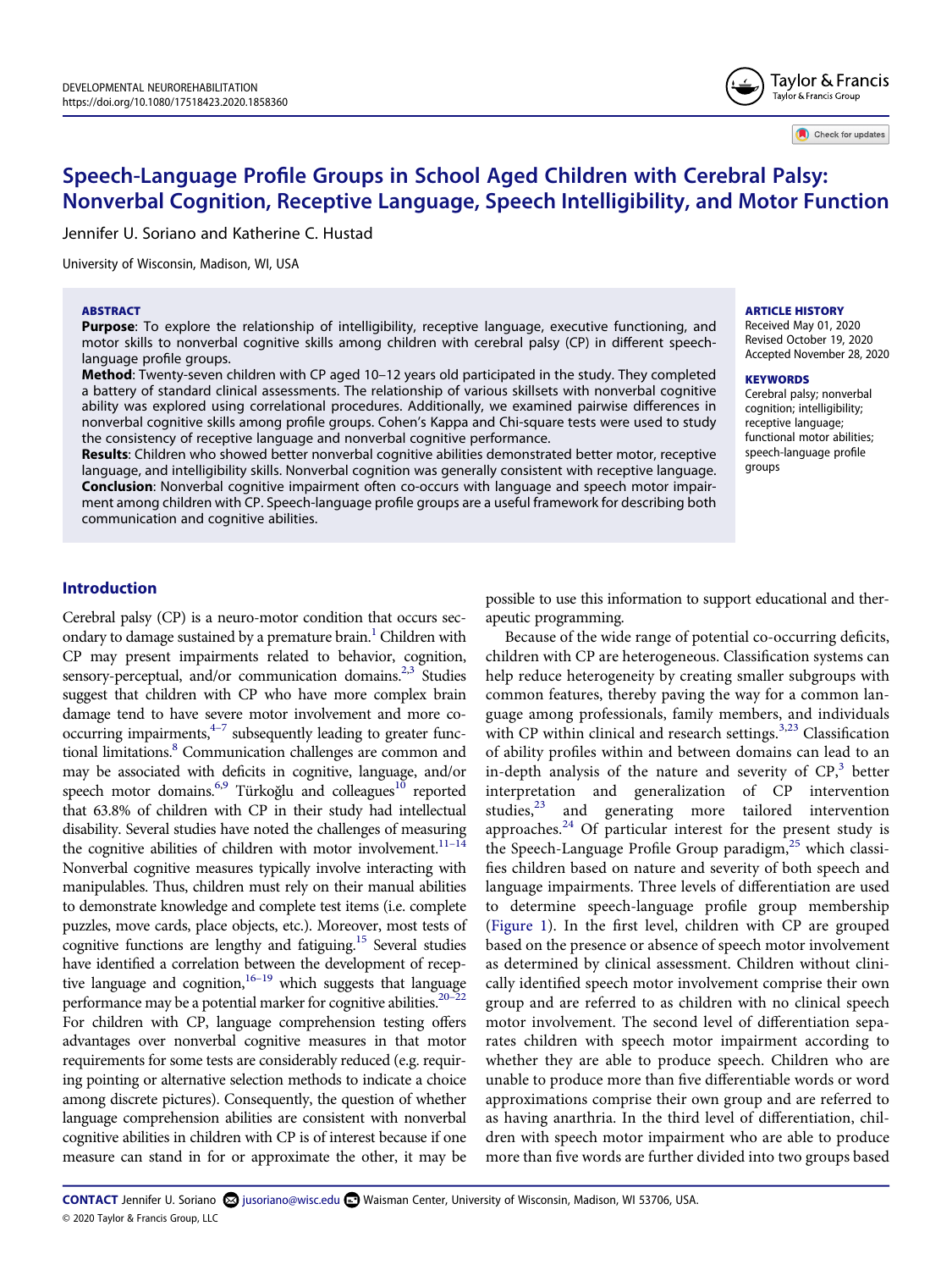<span id="page-2-0"></span>

**Figure 1.** Speech-language profile group levels of differentiation.

on the presence or absence of language comprehension impairment (per standardized assessment results).

Hustad and colleagues<sup>25</sup> validated the speech-language profile group paradigm, which included the following four communication profile groups: 1) those with no clinically observable speech motor involvement; 2) those with speech motor involvement who were unable to produce speech; 3) those with clinical speech motor involvement who had concurrent language comprehension impairment; and 4) those with clinical speech motor involvement who had language comprehension in the typical range. Several studies have examined this classification paradigm, providing support for the validity of these profile groups. $25-28$ 

<span id="page-2-6"></span><span id="page-2-5"></span><span id="page-2-4"></span><span id="page-2-3"></span>Other studies using the speech-language profile group paradigm have revealed several important findings regarding the development of communication abilities in children with CP. For example, Hustad, Sakash, Broman, and Rathouz<sup>[29](#page-11-5)</sup> described receptive language development trajectories of children with CP aged 18 to 54 months by profile group. One of the key findings was that early language comprehension performance (i.e. abilities at 24 and 30 months) was highly predictive of later communication abilities. The authors observed that children with speech motor impairment demonstrated receptive language delay, which was constant across the time span of the study relative to children with no clinical speech motor involvement. In another study, Sakash, Broman, Rathouz, and Hustad $30$  examined the executive functioning skills of children with CP. Results showed that regardless of speech-language profile group membership, children with CP had significantly elevated scores on the Behavior Rating Inventory of Executive Function  $(BRIEF)$ ,<sup>31</sup> indicating deficits in executive function skills. These results suggest that executive function deficits did not appear to be directly linked to speech and language abilities, and support the argument that language and cognition are separate and different constructs.<sup>32</sup> However, the domain of cognition is multifaceted. A deeper understanding of how cognitive abilities co-vary with speech and language abilities is needed to further characterize the constellation of deficits in children with CP, and may contribute to development of more effective intervention programs.<sup>33</sup>

<span id="page-2-1"></span>One important limitation of the speech-language profile group paradigm employed by Hustad and colleagues is that cognitive abilities were not measured directly. As a result, the extent to which cognitive abilities and the presence of intellectual disability may relate to profile group membership is unknown. Other studies examining cognition have provided useful information to advance our understanding of the nature of cognitive challenges experienced by children with CP. Some authors describe specific cognitive impairments, such as attention, visualperceptual, and executive functioning deficits among individuals with CP.<sup>4[,5,](#page-10-10)[30](#page-11-6)[,34](#page-11-10)</sup> Studies have documented that children with CP had lower performance (i.e. nonverbal cognitive abilities) intelligence quotient (IQ) than verbal IQ. $^{9,34,35}$  $^{9,34,35}$  $^{9,34,35}$  $^{9,34,35}$  $^{9,34,35}$  Lower scores have been attributed to presence of visual perceptual problems and severe motor involvement. Moreover, Peeters, Verhoeven, van Balkom, and de Moor<sup>[36](#page-11-12)</sup> reported that children with CP obtained lower scores on nonverbal cognitive abilities as compared to agematched typically developing peers. Inter-relations between different facets of cognitive, speech motor, and language abilities in children with CP are not well understood but clearly have important implications for intervention.

<span id="page-2-9"></span><span id="page-2-8"></span><span id="page-2-7"></span><span id="page-2-2"></span>In research among children with CP, speech impairments have been correlated with intellectual disability and poor gross and manual motor abilities.<sup>[7,](#page-10-11)37-39</sup> Recent studies have identified cognition and manual motor function as risk factors for speech impairments.<sup>[10](#page-10-7)[,40](#page-11-14)</sup> In these studies, the authors collected standardized cognitive measures and looked at the relationship of these measures with the presence of speech impairment. Choi and colleagues $40$  reported that an experienced clinician determined the speech abilities of their participants; while Türkoğlu's team<sup>10</sup> noted the presence of speech impairment as part of their demographic data, providing no further information regarding the nature or severity of speech deficits. Measures and procedures for diagnosing speech impairment were not reported in either of the studies. Although these studies contribute to a general understanding of the associated impairments of children with CP and the interrelationship of speech and cognition, research that looks more specifically at quantitative measures of speech and the relationship of these measures to cognition is needed.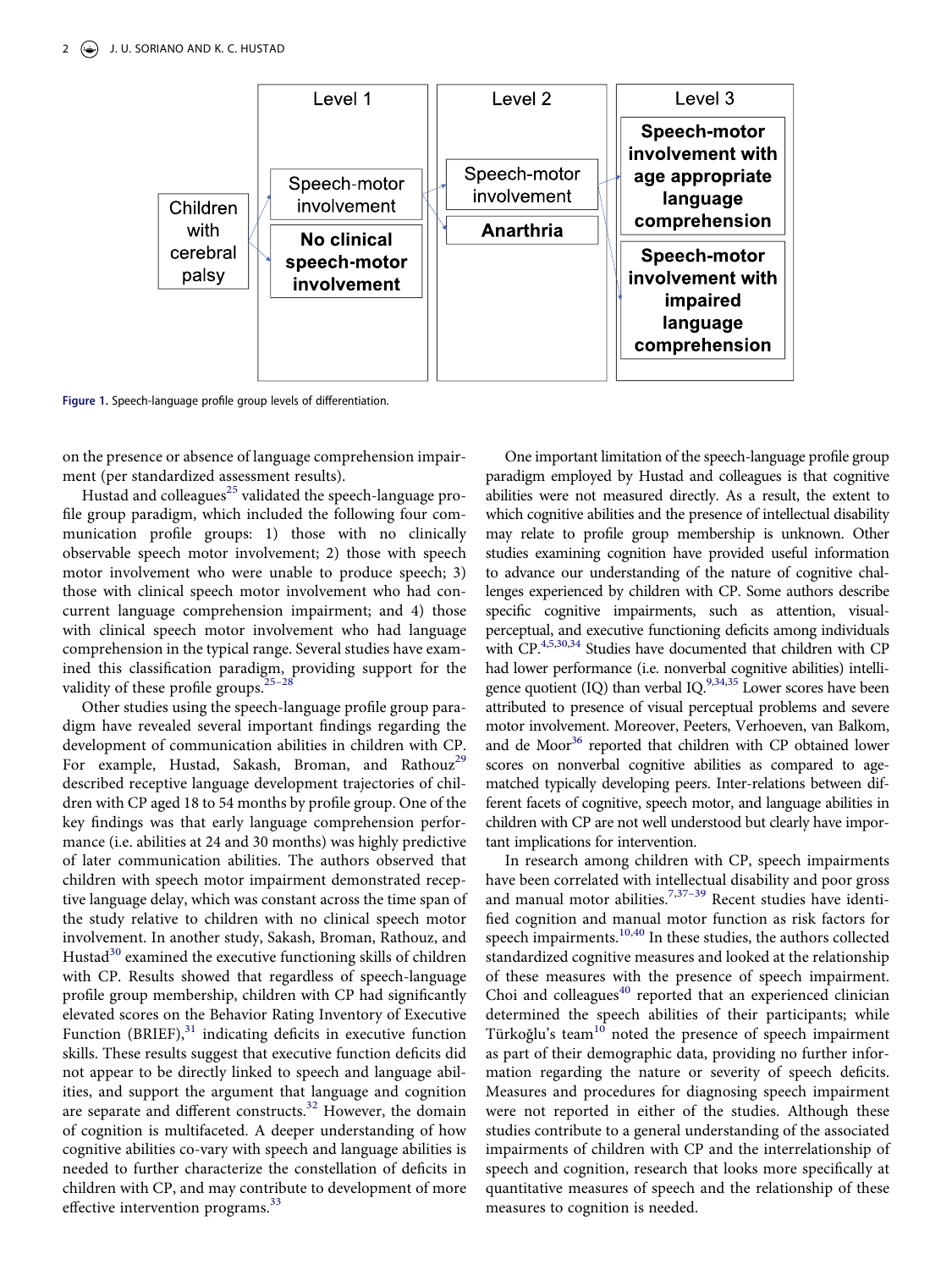In the present study, we had two aims. First, we sought to examine the inter-relations among nonverbal cognition, language comprehension, speech intelligibility, executive function, fine motor abilities, and gross motor abilities among children with CP. Guided by the findings of previous studies on the relationship of receptive language and cognition,  $16-22$ we anticipated a strong correlation between these two domains. We hypothesized, following the findings of Sakash, Broman, Rathouz, and Hustad<sup>[30](#page-11-6)</sup>, that the relationship of nonverbal cognitive skills with executive functioning and with intelligibility would be modest or weak. We predicted significant association between nonverbal cognitive and motor skills (i.e. Gross Motor Classification System [GMFCS]<sup>41</sup> and Manual Ability Classification System ratings  $[MACS]^{42}$  $[MACS]^{42}$  $[MACS]^{42}$  for children with the most and least severe involvement following previous studies.<sup>4[,5](#page-10-10)</sup>

<span id="page-3-1"></span><span id="page-3-0"></span>Our second aim was to examine whether there were differences in nonverbal cognitive ability among the three speechlanguage profile groups of children who were able to produce speech (those with no speech motor involvement; those with speech motor involvement and typical language comprehension; and those with speech motor involvement and language comprehension impairment). We also sought to examine the extent to which binary judgments of language comprehension abilities (impaired vs. typically developing) would be consistent with binary judgments of nonverbal cognitive abilities (impaired vs. typically developing) for children in the three speech-language profile groups, thus exploring the potential utility of using receptive language performance as a marker for cognitive abilities within the speech-language profile group paradigm. The present study is the first to quantify the extent to which speech-language profile groups based, in part, on language comprehension abilities, were also reflective of nonverbal cognitive abilities in children with CP. We anticipated that nonverbal cognitive skills of children with no speech motor involvement and those with speech motor impairment and typical language comprehension would be higher as compared to those with speech motor involvement and language comprehension impairment. We expected that binary performance judgments on language comprehension and nonverbal cognitive abilities would be highly consistent within groups. Such findings would support the use of receptive language as a potential indicator for cognition in children with CP who are able to speak. However, other studies have documented lower scores for nonverbal reasoning IQ than verbal IQ in children with CP.<sup>[9,](#page-10-6)[34](#page-11-10),35</sup> Considering overlapping skills between verbal IQ and receptive language measures, we anticipated that a significant difference between performance in the two domains may be possible.

#### **Method**

#### *Participants*

## *Children with Cerebral Palsy*

Participants of the present study were part of a larger longitudinal study on the communication development of children with CP. Ethical approval was granted by the University of Wisconsin-Madison Health Sciences Institutional Review Boards for the larger longitudinal study (ID number: 2013–1258). The participants were recruited through medical clinics in the Upper Midwest region of the USA. Eligibility criteria for the larger study required that children 1) have a medical diagnosis of CP, 2) have hearing within normal limits according to a distortion product otoacoustic emission screening, and 3) have no co-occurring diagnosis of autism spectrum disorder. In the present study, additional inclusion criteria required that the children 4) be 10–12 years of age.

Twenty-seven children met the inclusion criteria. All children were born in the USA between the year 2004 and 2007. Mean age was 11.45 years (SD =  $0.77$ ). The sample comprised 12 girls and 15 boys.

Children were separated into individual speech-language profile groups by two certified speech-language pathologists with expertise in assessment and treatment of children with CP. To classify children, each child was first differentiated based on the presence or absence of speech motor impairment. This was determined through clinical evaluation of each child's speech during data collection sessions. Sources of information included audio samples and video clips of children in both structured and spontaneous speech tasks. Clinicians looked for evidence of drooling, facial asymmetry at rest and during movement, and increased tone of the orofacial muscles during parent–child and clinician–child interactions. They also made perceptual assessments of speech samples with a focus on identifying perceptual features of speech that were consistent with dysarthria for each speech-subsystem. Examples of subsystem-specific perceptual features include, but are not limited to hoarse, harsh, or breathy vocal quality, low vocal volume, short breath groups, hypernasality, imprecise articulation, presence of articulatory distortions that were not developmentally appropriate. Classification agreement for clinical presentation of speech motor involvement between the speech-language pathologists was 100% and Cohen's Kappa,  $\kappa = 1$ . Of the children in this study, eight were determined to have no clinical speech motor involvement; 19 had speech motor impairment.

<span id="page-3-2"></span>The 19 children who had clinical evidence of speech motor impairment were subdivided into those with clinical evidence of language comprehension impairment, and those with language comprehension that was typically developing. Determination of language comprehension impairment was based on standard scores that were 1.5 standard deviations below age expectations as described in Test of Auditory Comprehension of Language, Fourth Edition (TACL-4) technical manual.<sup>[43](#page-11-17)</sup> Of the 19 children with speech motor involvement, nine demonstrated language comprehension that was typically developing, while 10 were determined to have language comprehension impairment. Demographic characteristics of the participants are presented in [Table 1.](#page-4-0)

#### *Adult Listeners*

Fifty-four adult listeners (two per child) participated in this study to provide speech intelligibility ratings of children with CP. Listeners made orthographic transcription of the lexical content of children's recorded speech which were scored as correct or incorrect. Listeners were predominately undergraduate students from the University of Wisconsin-Madison community. They were recruited via public postings and were compensated either monetarily or with extra credit in a Communication Sciences &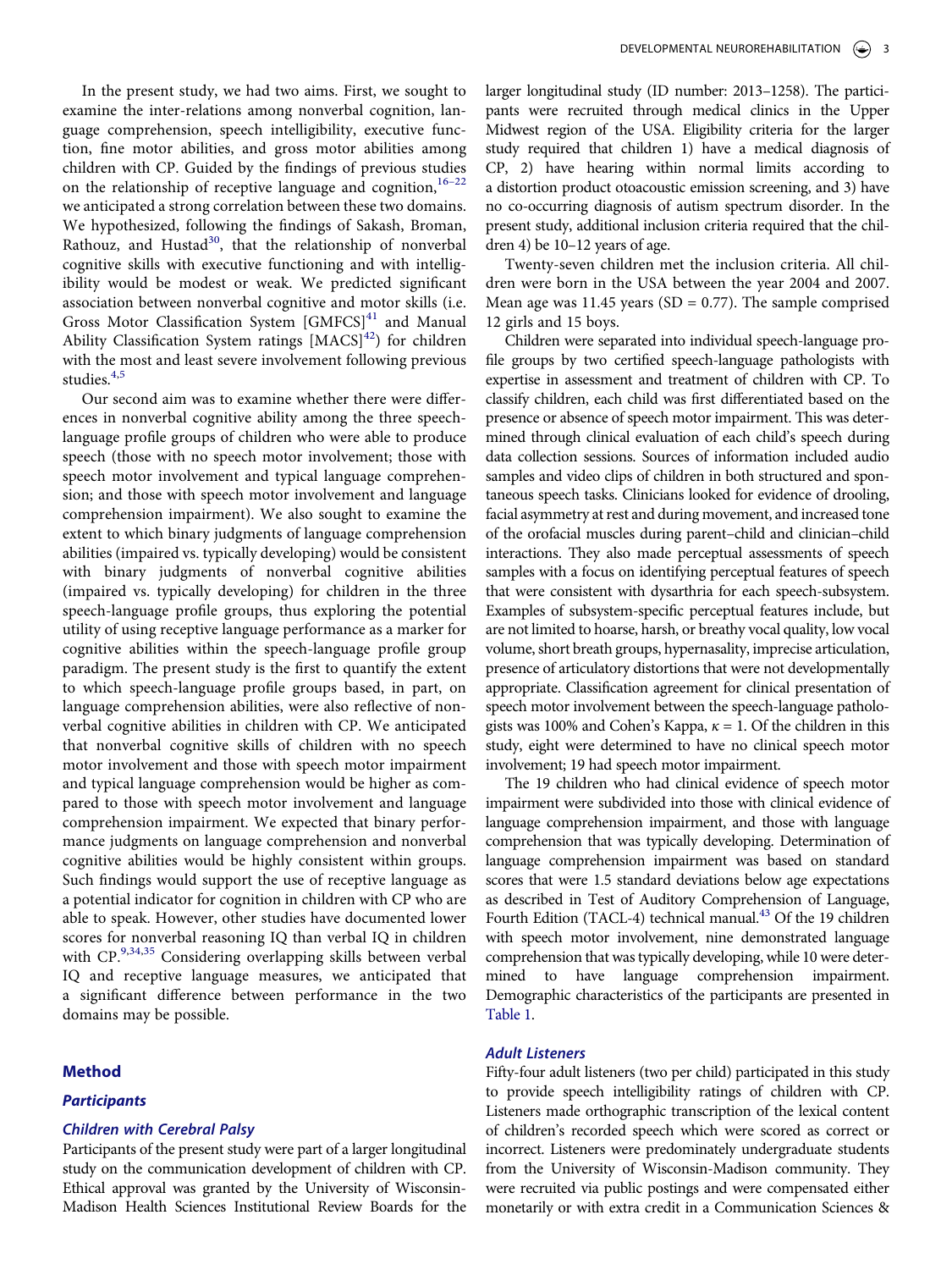<span id="page-4-0"></span>**Table 1.** Demographic characteristics of children with cerebral palsy by speechlanguage profile group.

|                      | NMSI,          | SMI-LCT,       | SMI-LCI,       | All children,  |
|----------------------|----------------|----------------|----------------|----------------|
|                      | $n = 8$        | $n = 9$        | $n = 10$       | $n = 27$       |
| Mean age             | 11.56 (0.56)   | 11.92 (0.60)   | 10.95 (0.80)   | 11.45 (0.77)   |
| (Std. Deviation)     |                |                |                |                |
| Sex                  |                |                |                |                |
| Male                 | 5              | 5              | 5              | 15             |
| Female               | 3              | 4              | 5              | 12             |
| <b>GMFCS</b>         |                |                |                |                |
| ı                    | 7              | 4              | 0              | 11             |
| Ш                    | 1              | 1              | 6              | 8              |
| Ш                    | $\mathbf{0}$   | 2              | 1              | 3              |
| IV                   | 0              | 1              | $\overline{2}$ | 3              |
| v                    | 0              | 1              | 1              | $\overline{2}$ |
| <b>MACS</b>          |                |                |                |                |
| ı                    | 3              | 3              | 0              | 6              |
| $\mathbf{I}$         | 5              | 3              | 6              | 14             |
| Ш                    | $\mathbf{0}$   | $\overline{2}$ | $\overline{2}$ | 4              |
| IV                   | 0              | 1              | $\overline{2}$ | 3              |
| V                    | 0              | $\mathbf 0$    | 0              | 0              |
| CP type              |                |                |                |                |
| Spastic              |                |                |                |                |
| Diplegia             | 2              | 2              | 1              | 5              |
| Hemiplegia (left)    | 3              | 0              | 2              | 5              |
| Hemiplegia (right)   | $\overline{2}$ | 1              | 5              | 8              |
| Quadriplegia         | $\mathbf{0}$   | 3              | 1              | 4              |
| Unknown              | 1              | 1              | 0              | $\overline{2}$ |
| Ataxic               | 0              | 2              | 0              | $\overline{2}$ |
| Unknown              | 0              | $\mathbf{0}$   | 1              | $\mathbf{1}$   |
| Vision               |                |                |                |                |
| Within normal limits | 6              | 6              | 2              | 14             |
| Corrected            | 1              | 3              | 7              | 11             |
| Uncorrected          | 1              | $\mathbf 0$    | 1              | $\overline{2}$ |

Note: NSMI = No speech motor involvement; SMI-LCT = Speech motor involvement with typical language; SMI-LCI = Speech motor involvement with impaired language; GMFCS = Gross Motor Function Classification System; MACS = Manual Ability Classification System.

Disorders class. Eligibility criteria for participation were 1) aged 18 and 45 years, 2) be a native speaker of American English, 3) have no identified language, learning, or cognitive disabilities per selfreport, and 4) pass a standard pure tone hearing screening. Among the 54 listeners, nine were male and 45 were female. The mean age of listeners was  $21.91$  years (SD = 5.70).

#### *Materials and Procedures*

Children participated in standard data collection sessions that were up to three hours in duration. A research speech-language pathologist collected all data from the children following a research protocol. All sessions occurred in a sound attenuating suite. The following specific measures were of interest for the present study.

#### *Receptive Language Skills*

The Test of Auditory Comprehension of Language, Fourth Edition  $(TACL-4)^{43}$  $(TACL-4)^{43}$  $(TACL-4)^{43}$  was administered. All three subtests of the TACL-4 were included in the testing: Vocabulary, Grammatical Morphemes, and Elaborated Phrases and Sentences, yielding a comprehensive receptive language score. The TACL-4 composite scores were converted to standard scores following the test manual. Standard scores were based on a mean of 100 and a standard deviation of 15. Presence of language comprehension impairment was operationally defined as having a standard score that was 1.5 standard deviations below age expectations. Per the technical manual, the cutoff point was a standard score of 77. Participants who

obtained a score of 77 and below were considered to have language comprehension impairment. Note that 1.5 standard deviations below age expectation are described as being in the borderline impaired or delayed range in the technical manual. We used a conservative operational definition of language comprehension impairment to be consistent with clinical and research practice in child language delays/disorders. The use of 1.5 standard deviations from the mean as a cutoff score for language impairment has been reported in previous studies of children with language impairment. $44$ 

#### <span id="page-4-1"></span>*Nonverbal Cognitive Skills Measure*

<span id="page-4-2"></span>The Leiter International Performance Scale – Revised (Leiter- $R$ <sup>45</sup> was used as a measure of nonverbal cognitive ability. Specifically, we used the Brief Intelligence Quotient (IQ) composite score from the Leiter-R primarily because of its shorter administration requirements (using fewer subtests than the full-scale IQ). The four subtests that were administered measured fluid reasoning and visuospatial processing, namely, Figure Ground, Form Completion, Sequential Order, and Repeated Patterns. Composite scores were based on a mean of 100 and a standard deviation of 15. Children were determined to have nonverbal cognitive impairment based on standard scores that were 2.0 standard deviations below age expectations as described in Leiter-R technical manual. Thus, children with Brief IQ composite scores of 69 or lower were considered to have nonverbal cognitive impairment. IQ scores below 2.0 standard deviations from the mean are widely used in psychology testing as a criterion for cognitive impairment or intellectual disability.<sup>[46](#page-11-20),[47](#page-11-21)</sup>

<span id="page-4-3"></span>Note that modifications were necessary to accommodate for motor impairment for several children for three subtests which required children to place cards into slots. Eight of the participants (29.63%,  $n = 27$ ) encountered difficulty with this task; thus, accommodations were given to support their dexterity level. Specifically, participants who had difficulty picking up and placing the cards in the slots used pointing to select a picture and indicate the intended slot; then, the examiner placed the picture as directed.

#### *Parent Completed Measures*

At the time of each visit, parents completed the GMFCS, MACS, and the BRIEF rating scales. We used the Global Executive Composite T-Score from the BRIEF as a measure for executive functioning skills. Per the technical manual, T-scores equal to 60 and above are considered to be within the elevated range. Elevated scores indicate the presence of executive dysfunction. The BRIEF was not completed for three participants.

#### *Speech Production Skills Measure*

<span id="page-4-4"></span>Each child produced stimuli from the Test of Children's Speech Plus  $(TOCS+)$ ,<sup>48</sup> which involved repetition of individual words and sets of utterance ranging from two to seven words in length. All utterances were developmentally appropriate in terms of lexical, phonetic, syntactic, and morphological features. Professional-quality digital audio and video equipment were used to record the productions.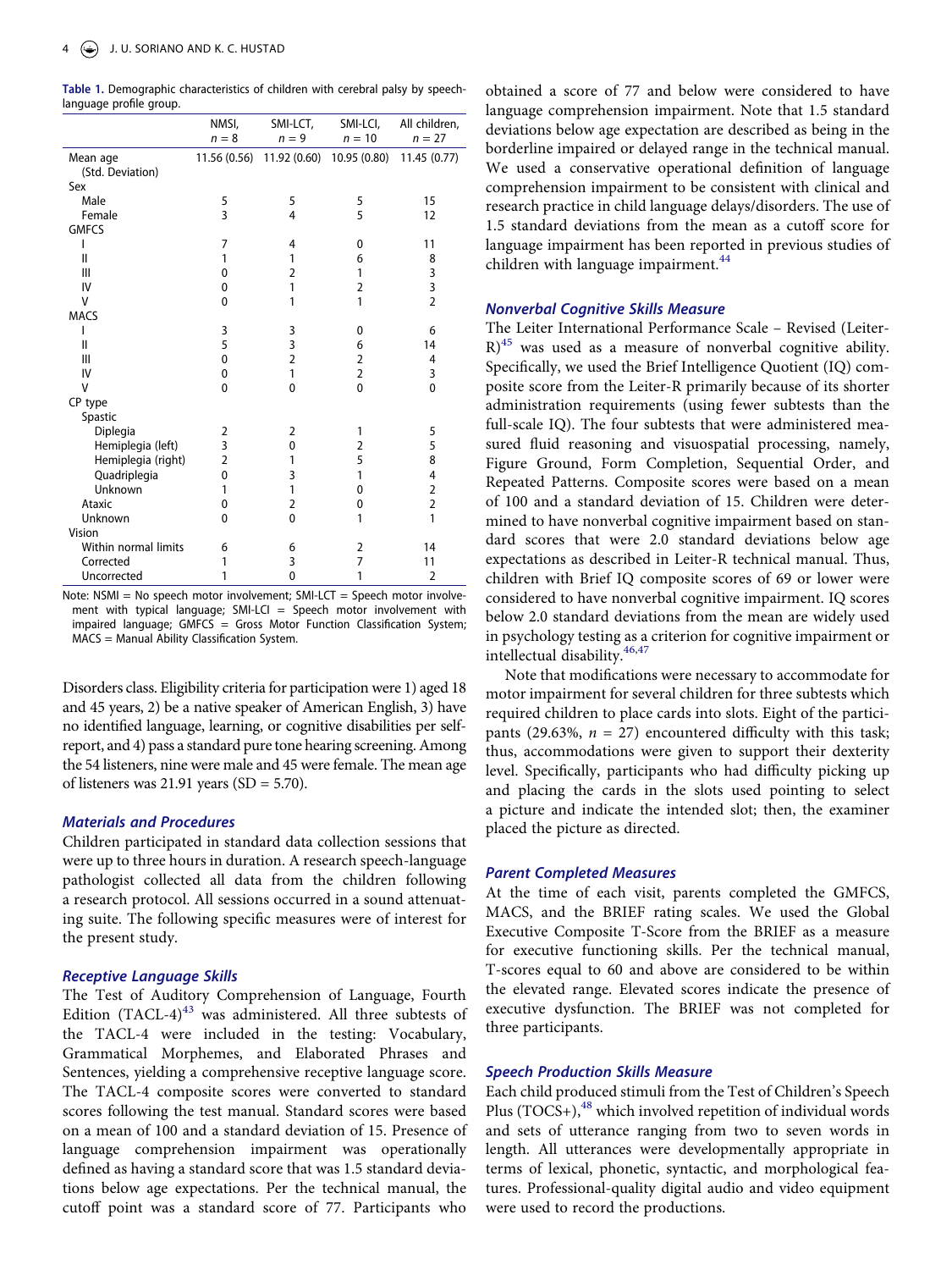Research assistants trained in acoustic analysis segmented the collected speech samples into individual utterances and peak amplitude normalized wav files of each utterance produced by each child using Audacity® version 2.2.2. All parsed utterances were compiled into a control file to be played for adult listeners.

Adult participants listened to a child through a computer with a 19-inch flat-screen monitor, a keyboard, and an external speaker in a sound-attenuated booth. Listeners were informed that the aim of the study was to determine how understandable children's speech is to unfamiliar adult listeners. They were asked to orthographically transcribe what they thought the child produced. To control for possible learning effects associated with hearing the same speaker over time and/or repeated speech stimuli, two unique listeners made orthographic transcriptions for each speech sample. Each transcribed word was scored as correct or incorrect relative to the target utterance from the TOCS+ produced by the child. Homonyms and misspellings were accepted as correct if the orthographic transcription matched the phonemes from the spoken version of the utterance. Intelligibility scores were determined by computing for the percent of words identified correctly by each listener, averaged across the two listener per child.

As there are no widely accepted cutoff scores, the presence of significant functional speech deficits was operationally defined as intelligibility scores equal to 79 and below. Intelligibility scores equal to 80 and above were considered to reflect functional speech intelligibility following our earlier work.<sup>49</sup>

#### <span id="page-5-1"></span>*Experimental Design and Statistical Procedures*

To address the first aim of examining relationships between nonverbal cognitive skills and other child variables of interest, we used descriptive statistics and correlational analyses. Using the Shapiro-Wilk test ([Table 2](#page-5-0)), we determined that the GMFCS, MACS, and intelligibility rating data were not normally distributed. In addition, GMFCS and MACS levels are ordinal ratings; thus, Spearman correlation coefficients were used. Pearson correlation coefficients were used for receptive language and executive function measures.

To address the second aim of examining differences in nonverbal cognitive skills among children in different speech-language profile groups, we used descriptive statistics and the nonparametric Mann-Whitney U test to examine pairwise group

<span id="page-5-0"></span>**Table 2.** Results of Shapiro-Wilk test for normality.

|                         | W-value | p-value   |
|-------------------------|---------|-----------|
| <b>GMFCS</b>            | 0.82    | $< 0.01*$ |
| <b>MACS</b>             | 0.84    | $< 0.01*$ |
| TACL-4 standard score   | 0.95    | .337      |
| Leiter-R Brief IO score | 0.96    | .371      |
| Intelligibility rating  | 0.76    | $< 0.01*$ |
| <b>BRIEF T-score</b>    | 0.96    | .371      |
|                         |         |           |

Note: GMFCS = Gross Motor Function Classification System; MACS = Manual Ability Classification System; TACL-4 = Test of Auditory Comprehension of Language, Fourth Edition; BRIEF = Behavior Rating Inventory of Executive Function; Test for normality was used to determine the appropriate statistical correlation test.

\* Statistical significance at *p* <.05.

differences. Given that hypothesis testing involved directionality, all comparisons were one-tailed with an alpha level of .05. To examine the binary consistency of children's performance based on receptive language vs. nonverbal cognitive measures, the children were identified to either have typical or impaired abilities for both domains. For receptive language, children were identified to have language comprehension impairment when their standard scores were 1.5 standard deviations below age expectations per the TACL-4 manual. The cutoff point was a standard score of 77. For the nonverbal cognitive domain, children who scored 2.0 standard deviation below age expectation per the Leiter-R manual were identified to have nonverbal cognitive impairment. The cutoff point was a standard score of 69 on the Leiter-R. Performance based on language comprehension and cognitive measures were cross tabulated to determine the percentage of match and mismatch via Cohen's Kappa coefficient. We used the McNemar's Chi-square to test for the significance of marginal probabilities. Given the small sample size, continuity correction was used.

# **Results**

# *Relationship of Nonverbal Cognitive Abilities with Motor, Receptive Language, Intelligibility, and Executive Function Skills*

[Table 3](#page-6-0) shows distributions of child data according to impaired and typical nonverbal cognitive abilities in relation to motor, receptive language, intelligibility, and executive function skills. Scatterplots of nonverbal cognitive abilities with motor, receptive language, and intelligibility are presented in [Figures 2 and 3.](#page-6-1) [Table 4](#page-7-0) shows the correlational analysis of all variables included in the study, which indicated that motor, nonverbal cognitive, receptive language, and speech were moderately to strongly correlated with each other. Executive function skills had weak correlations with all the other variables. Guided by Dancey and Reidy<sup>50</sup> descriptive categories for the strength of correlation, results indicated that better nonverbal abilities were strongly correlated with better receptive language (*r*(27) = .75,  $p = <.001$ ) and gross motor skills ( $r(27) = .72$ ,  $p = <.001$ ). Fine motor skills ( $r(27) = .50$ ,  $p = .007$ ) and intelligibility ( $r(27) = .65$ ,  $p =$ <.001) were moderately positively correlated. Executive function skills  $(r(27) = .23, p = .280)$  demonstrated a weak correlation.

# <span id="page-5-2"></span>*Differences in Nonverbal Cognitive Skills among Children in Different Speech-language Profile Groups*

Descriptive data showing group means, medians, and ranges on the Leiter-R Brief IQ scores by profile groups are presented in [Figure 4](#page-7-1). The majority of the participants with no speech motor involvement and with speech motor involvement and typical language comprehension (76.47%,  $n = 13$  of 17) scored above the cutoff score (i.e. 69) for cognitive impairment, while the majority of the participants with speech motor involvement and language comprehension impairment (80%,  $n = 8$  of 10) scored below the cutoff score for cognitive impairment. Mann-Whitney U test results [\(Table 5](#page-8-0)) indicated that participants with no speech motor involvement  $(M = 92.00, SD = 19.65, n = 8)$  and children with speech motor involvement and typical language comprehension ( $M = 76.56$ ,  $SD = 16.06$ ,  $n = 9$ ) had significantly higher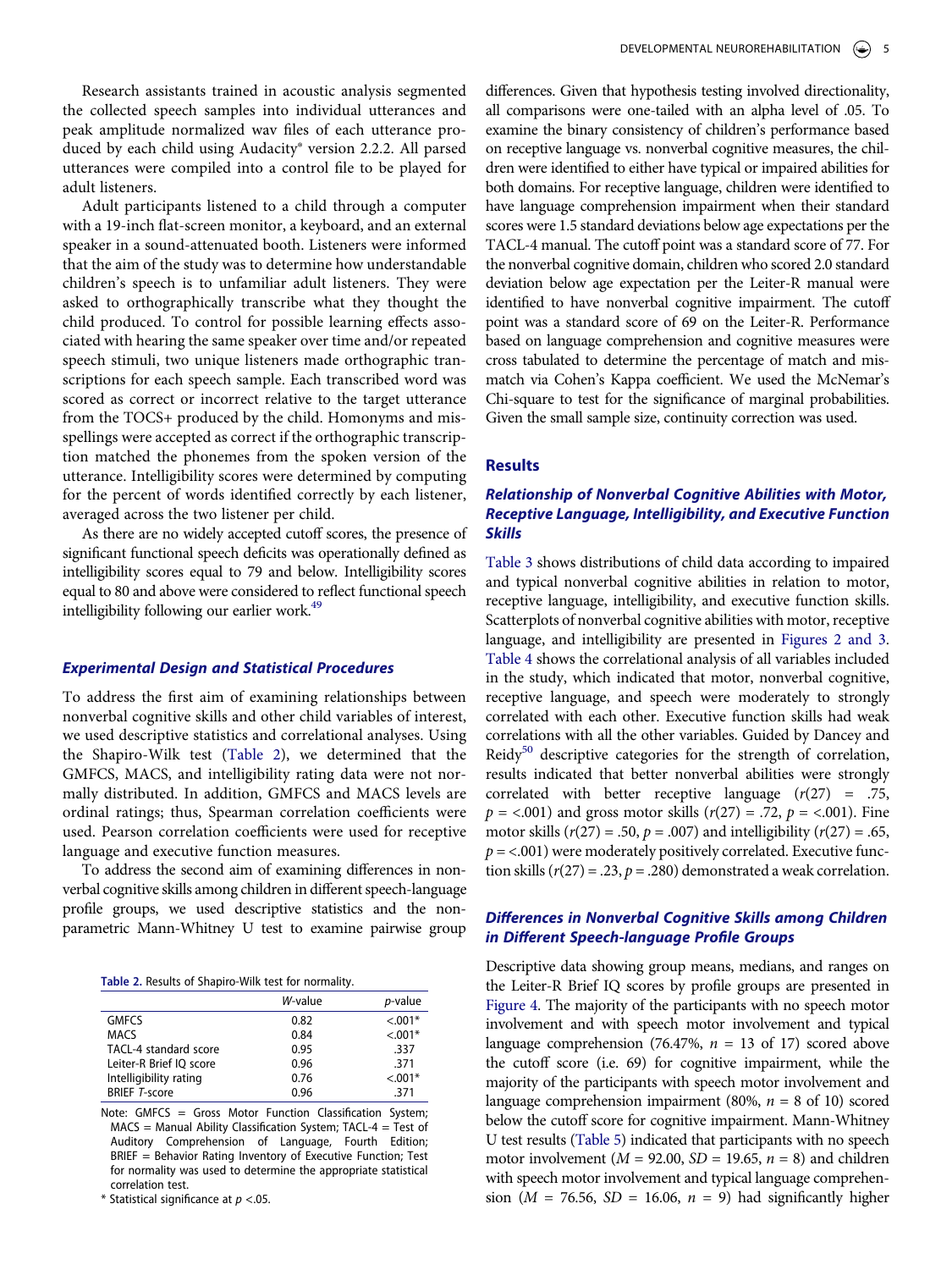<span id="page-6-0"></span>

| Table 3. Distribution of child data on nonverbal cognitive abilities according to |  |  |  |  |
|-----------------------------------------------------------------------------------|--|--|--|--|
| motor, receptive language, intelligibility, and executive function skills.        |  |  |  |  |

|                                                     |            |            | All chil-      |
|-----------------------------------------------------|------------|------------|----------------|
|                                                     | NVT,       | NVI,       | dren,          |
|                                                     | n(%)       | n(%)       | n              |
| <b>GMFCS</b>                                        |            |            |                |
| ı                                                   | 10 (90.91) | 1(9.09)    | 11             |
| $\mathbf{II}$                                       | 3 (37.50)  | 5(62.50)   | 8              |
| Ш                                                   | 1(33.33)   | 2(66.67)   | 3              |
| IV                                                  | 1(33.33)   | 2(66.67)   | 3              |
| V                                                   | 0(0)       | 2(100.00)  | $\overline{2}$ |
| All children                                        | 15 (55.56) | 12 (44.44) | 27             |
| <b>MACS</b>                                         |            |            |                |
| ı                                                   | 6(100.00)  | 0(0)       | 6              |
| $\mathbf{II}$                                       | 7 (50.00)  | 7(50.00)   | 14             |
| Ш                                                   | 2(50.00)   | 2(50.00)   | 4              |
| IV                                                  | 0(0)       | 3(100.00)  | 3              |
| V                                                   | 0(0)       | 0(0)       | 0              |
| All children                                        | 15 (55.56) | 12 (44.44) | 27             |
| TACL-4 standard score                               |            |            |                |
| Typical language (78-129)                           | 12 (75.00) | 4(25.00)   | 16             |
| Language impairment (0-77)                          | 3 (27.27)  | 8(72.73)   | 11             |
| All children                                        | 15 (55.56) | 12 (44.44) | 27             |
| Intelligibility rating                              |            |            |                |
| Functional speech (80-100)                          | 12 (70.59) | 5(29.41)   | 17             |
| Significant functional speech deficit<br>$(0 - 79)$ | 3(30.00)   | 7(70.00)   | 10             |
| All children                                        | 15 (55.56) | 12 (44.44) | 27             |
| <b>BRIEF T-Score<sup>+</sup></b>                    |            |            |                |
| Average executive function (0-59)                   | 5 (62.50)  | 3(37.50)   | 8              |
| Elevated executive function (60-100)                | 9(56.25)   | 7(43.75)   | 16             |
| All children                                        | 14 (58.33) | 10 (41.67) | 24             |
| Speech-language profile groups                      |            |            |                |
| <b>NSMI</b>                                         | 6(75.00)   | 2(25.00)   | 8              |
| SMI-LCT                                             | 7 (77.78)  | 2(22.22)   | 9              |
| SMI-LCI                                             | 2(20.00)   | 8(80.00)   | 10             |
| All children                                        | 15 (55.56) | 12 (44.44) | 27             |

Note:  $NVT = Typical nonverbal cognitive abilities; NVI = Impaired nonverbal$ cognitive abilities;  $GMFCS = Gross Motor Function Classification System$ ;  $MACS = Manual$  Ability Classification System; TACL-4 = Test of Auditory Comprehension of Language, Fourth Edition; BRIEF = Behavior Rating Inventory of Executive Function; NSMI = No speech motor involvement; SMI- $LCT =$  Speech motor involvement with typical language; SMI-LCI = Speech motor involvement with impaired language. **+** BRIEF missing data for three participants.

nonverbal cognitive scores than those with speech motor involvement and language comprehension impairment (*M* = 53.70,  $SD = 12.84$ ,  $n = 10$ ). Results showed that the difference between the groups of children with no speech motor involvement and those with speech motor involvement and typical language comprehension was not significant, although the participants with no speech motor involvement generally had higher scores as indicated by a moderate effect size.

# *Consistency of Performance according to Receptive Language vs. Nonverbal Cognition Abilities*

Cross tabulation of performance based on language comprehension and nonverbal cognitive measures resulted in an overall match of 74%, indicating that the majority of children were consistently classified as impaired or not impaired in both language comprehension and cognitive development domains. Cohen's Kappa coefficient was obtained to assess the level of agreement between performance on the two measures. A moderate value of kappa, *Κ =* .47, was obtained. [Table 6](#page-8-1) shows the cross tabulation of performance based on language comprehension and nonverbal cognitive measures. Sensitivity results indicate that there was a 72.72% probability that nonverbal impairment will be present among those who have language impairment. Specificity results indicate that there was a 75% probability that nonverbal impairment will be absent among those who have typical language. The positive predictive value indicated that children who have language impairment have a 66.67% chance of having nonverbal cognitive impairment. The negative predictive value indicated that children who have typical language have an 80% chance of having typical nonverbal cognitive abilities. For this analysis, true positives were conditions when both domains identified the presence of an impairment, while, true negatives included identification of typical development for both domains. Results of McNemar Chi-square test indicated no significant changes in proportion between the two domains,  $\chi^2$  (1, *n* = 27) = 0, *p* = 1.

# **Discussion**

This study was the first to examine inter-relations among speech, language, cognitive, gross motor, and fine motor abilities in children with CP using directly measured indices of speech intelligibility and language comprehension (as opposed to indirect ratings of these abilities by parents or professionals). It was also the first to examine the extent to which cognitive

<span id="page-6-1"></span>

**Figure 2.** Scatterplots examining relationships between nonverbal cognitive skills and motor skills. Vertical lines mark the cutoff score for the Leiter-R (69). Scores on the left side of the vertical line indicate impaired nonverbal cognitive abilities, while, scores on the right side indicate typical nonverbal cognitive abilities. Data points are grouped according to speech-language profile groups: GMFCS = Gross Motor Function Classification System; MACS = Manual Ability Classification System; NSMI = No speech motor involvement; SMI-LCT = Speech motor involvement with typical language; SMI-LCI = Speech motor involvement with impaired language.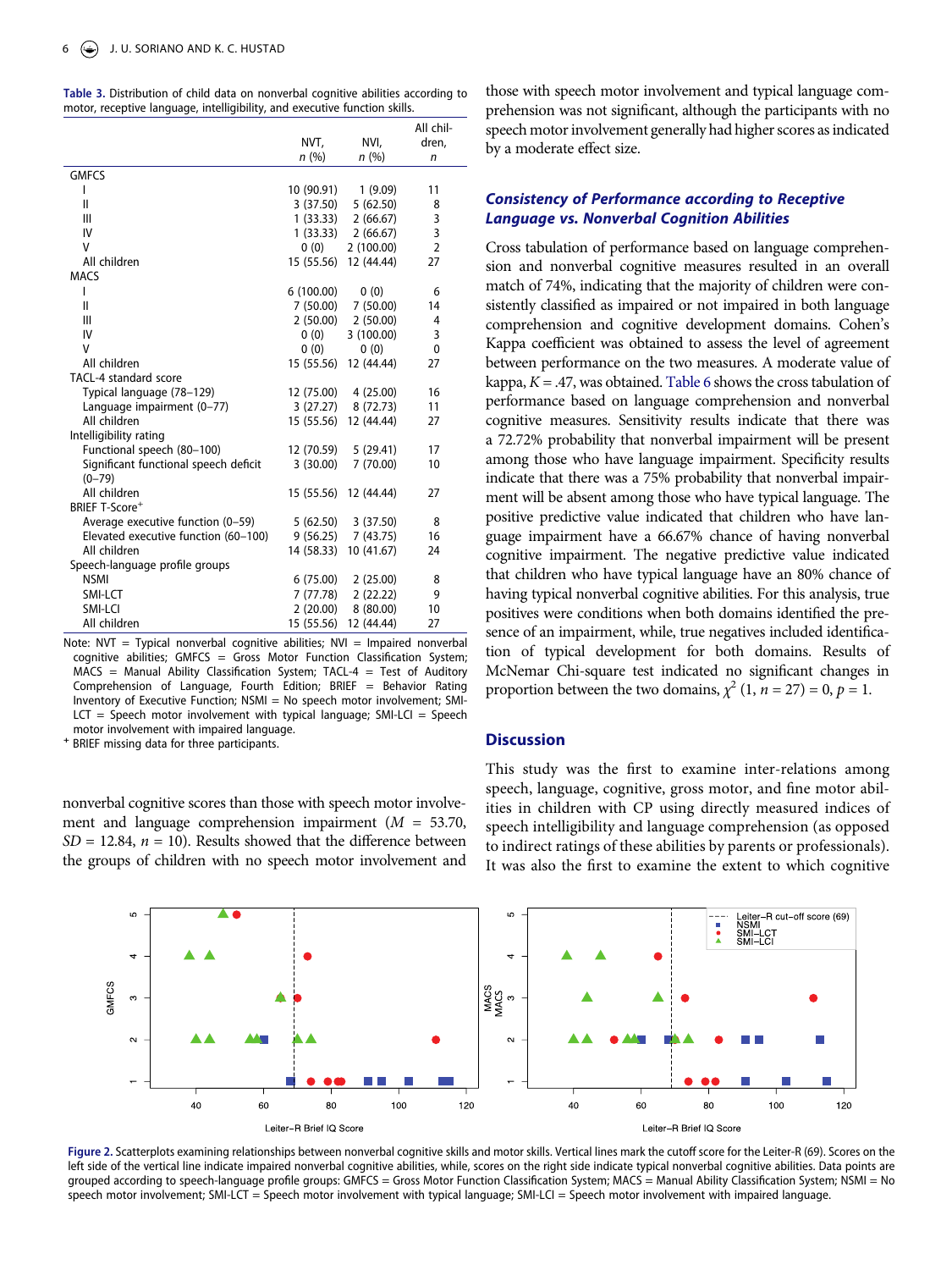

Figure 3. Scatterplots examining relationships between nonverbal cognitive skills, intelligibility, and receptive language abilities. Vertical lines mark the cutoff score for the Leiter-R (69). Scores on the left side of the vertical line indicate impaired nonverbal cognitive abilities, while, scores on the right side indicate typical nonverbal cognitive abilities. For the intelligibility rating plot, the horizontal line marks the cutoff score (79). Scores below the horizontal line indicate significant functional speech deficits, while, scores above the line indicate functional speech. For the TACL-4 plot, the horizontal line marks the cutoff score (77). Scores below the horizontal line indicate impaired receptive language, while, scores above the line indicate typical receptive language. Data points are grouped according to speech-language profile groups: NSMI = No speech motor involvement; SMI-LCT = Speech motor involvement with typical language; SMI-LCI = Speech motor involvement with impaired language.

<span id="page-7-0"></span>

| Table 4. Correlation of all variables of interest. |
|----------------------------------------------------|
|----------------------------------------------------|

|                                                                                                                  | <b>GMFCS</b>                                                    | <b>MACS</b>                                          | TACL-4<br>standard<br>score | Intelligibility<br>rating | <b>BRIEF</b><br>T-score | Leiter-R<br>Brief IQ<br>score |
|------------------------------------------------------------------------------------------------------------------|-----------------------------------------------------------------|------------------------------------------------------|-----------------------------|---------------------------|-------------------------|-------------------------------|
| $GMFCS$ <sup>+</sup><br>$MACS+$<br>TACL-4 standard score<br>Intelligibility rating<br>BRIEF T-score <sup>+</sup> | $.771^{p*}$<br>$-.500^{P*}$<br>$-.699^{p*}$<br>$<-.001^{\circ}$ | $-.387^{P*}$<br>$-.490^{\rho*}$<br>.209 <sup>°</sup> | $.613^{p*}$<br>$-.102'$     | .018 <sup>p</sup>         |                         |                               |
| Leiter-R Brief IQ score                                                                                          | $-.724^{p*}$                                                    | $-.503^{P*}$                                         | $.753^{r*}$                 | $.651^{P*}$               | $-.228'$                |                               |

Note: GMFCS = Gross Motor Function Classification System; MACS = Manual Ability Classification System; TACL-4 = Test of Auditory Comprehension of Language, Fourth Edition; BRIEF = Behavior Rating Inventory of Executive Function. + Motor scales and BRIEF T-scores utilize an inverse scale. ρ

Spearman Coefficient; *r* Pearson Coefficient.

\* Statistical significance at *p* <.05.

<span id="page-7-1"></span>



**Figure 4.** Differences between Leiter-R Brief IQ scores according to speech-language profile groups. Horizontal line marks the cutoff score for the Leiter-R (69). Scores below the line indicate impaired nonverbal cognitive abilities, while, scores above the line indicate typical nonverbal cognitive abilities. NSMI = No speech motor involvement; SMI-LCT = Speech motor involvement with typical language; SMI-LCI = Speech motor involvement with impaired language.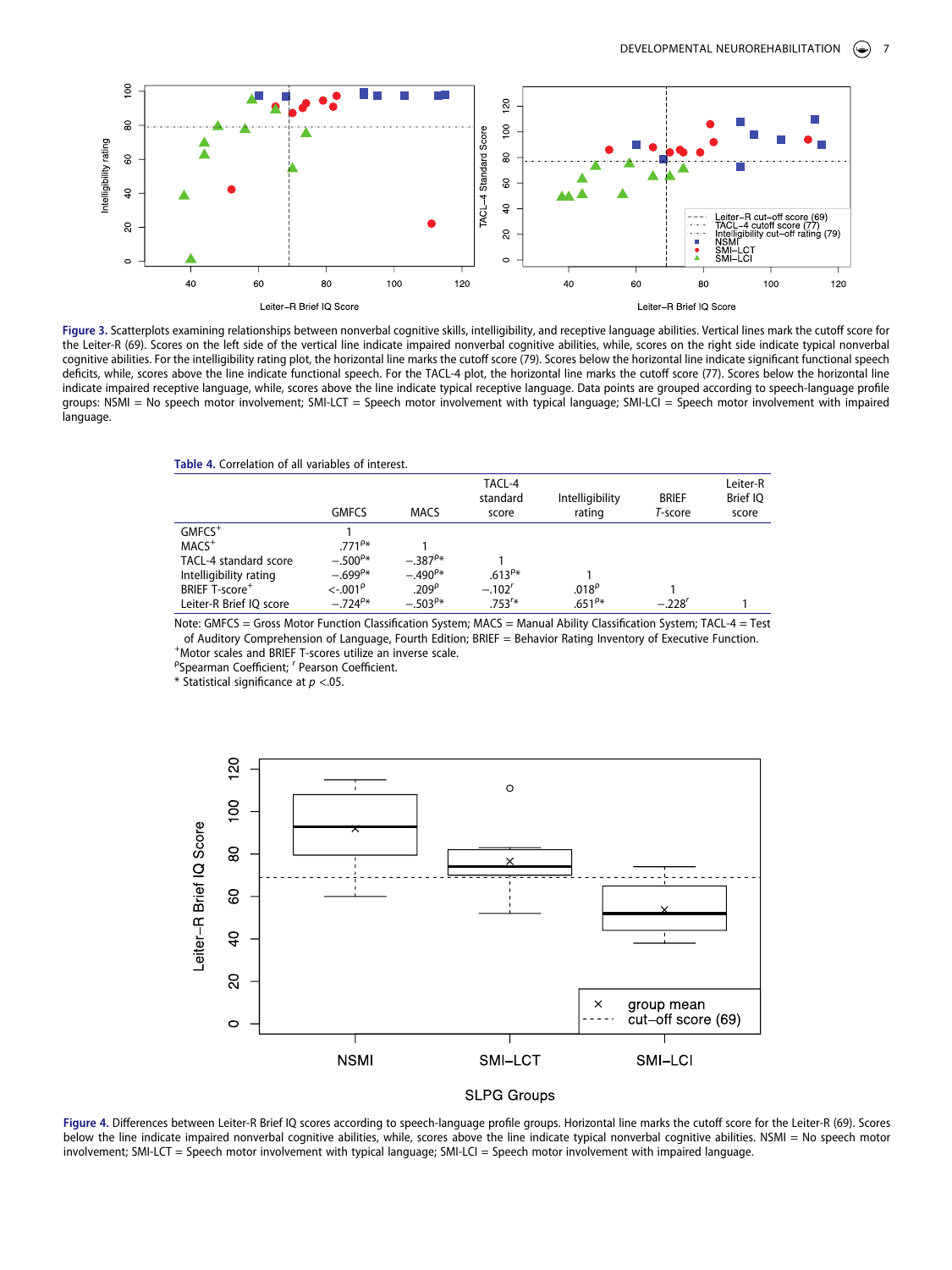<span id="page-8-0"></span>**Table 5.** Mann-Whitney test results for difference in nonverbal cognitive abilities according to speech-language profile groups.

|                     | <i>U</i> -value | Absolute difference | <i>p</i> -value |     |
|---------------------|-----------------|---------------------|-----------------|-----|
| NSMI vs. SMI-LCT    | 19              | 15.44               | .056            | .40 |
| NSMI vs. SMI-LCI    |                 | 38.30               | $.001*$         | .73 |
| SMI-LCT vs. SMI-LCI |                 | 22.86               | $.003*$         | .65 |

Note: NSMI = No speech motor involvement; SMI-LCT = Speech motor involvement with typical language; SMI-LCI  $=$  Speech motor involvement with impaired language.

\* Statistical significance at *p* <.05.

<span id="page-8-1"></span>**Table 6.** Cross tabulation of performance based on language comprehension and nonverbal cognitive measures.

|                           |     | Nonverbal cognition           |       |                        |
|---------------------------|-----|-------------------------------|-------|------------------------|
| Language<br>comprehension | NVT | NVI                           | Total |                        |
| LCT                       | 12  | 4                             | 16    | Specificity = $75.0\%$ |
| LCI                       | 3   | 8                             | 11    | Sensitivity = $72.7\%$ |
| Total                     | 15  | 12                            | 27    |                        |
|                           |     | $NPV = 80.0\%$ $PPV = 66.7\%$ |       |                        |

Note: LCT = Typical receptive language abilities; LCI = Impaired receptive language abilities;  $NVT = Typical$  nonverbal cognitive abilities;  $NVI = Impaired$ nonverbal cognitive abilities;  $PPV = Positive\$  predictive value;  $NPV = Negative$ predictive value.

ability profiles were consistent with language comprehension performance in children with CP in the context of speech and language classification. There were two main findings from this study. First, children who showed better nonverbal cognitive abilities generally demonstrated better motor, receptive language, and intelligibility skills. Second, nonverbal abilities were generally consistent with receptive language abilities. In particular, regardless of whether children had speech motor involvement, those with typical receptive language demonstrated significantly higher nonverbal cognitive abilities than children with language comprehension impairment. Further, the majority of the children were consistently classified as impaired or not impaired in both language comprehension and nonverbal cognitive domains. These findings are discussed subsequently.

# *Relationship of Nonverbal Cognitive Abilities and Other Variables of Interest*

<span id="page-8-2"></span>A key result of this study was that children who showed better nonverbal cognitive abilities generally demonstrated better motor abilities, receptive language scores, and higher speech intelligibility. At the same time, children with greater cognitive impairment were more likely to have more co-morbidities such as dysarthria. Our results are consistent with previous work showing that intellectual impairment was significantly related to having speech impairment,<sup>[7](#page-10-11),38</sup> and to Bimanual Fine Motor Function levels.<sup>[10](#page-10-7)</sup> Moreover, Ballester-Plané and colleagues<sup>4</sup> determined that more cognitive functions were impaired as motor involvement increased. Previous studies also suggest that children with higher GMFCS level (indicating worse motor skills) had lower verbal IQ, performance IQ, and fullscale IQ scores.<sup>35</sup>

<span id="page-8-5"></span><span id="page-8-4"></span><span id="page-8-3"></span>The weak association between nonverbal cognitive and executive function skills found in the present study is consis-tent with research on typically developing children<sup>[51](#page-12-1)[,52](#page-12-2)</sup> and research on children with autism spectrum disorder.<sup>[53](#page-12-3)</sup> Various authors have highlighted the distinction between metacognitive or cool executive function, such as planning and verbal fluency, and emotional/motivational or hot executive function skills, such as attention control and emotional regulation.<sup>54-57</sup> Ardila<sup>54</sup> suggested that IQ measures were related to metacognitive executive function rather than to emotional/motivational executive function. The BRIEF Global Executive Composite T-Score includes the skillsets from both subdomains of executive function, which may explain the weak correlation between nonverbal cognitive skills and executive function. One direction for follow-up is to examine the relationship of these various sub-components of executive function in children with CP through the hot and cool executive function dichotomy.

Collectively our findings contribute to the growing evidence that level of motor function is related to communication, speech, language, and intellectual abilities in children with CP. However, one issue that may impact the findings of the present study as well as previous work is that the relationship between motor and nonverbal cognitive skills may be confounded by severity as children depend on their motor skills to perform tasks during assessments. That is, children with greater motor limitations may perform more poorly simply because they have more difficulty with testing, which always requires some type of motor skill. There is a clear need for more research on alternative means of testing for children with CP such as the use of eye gaze or switch devices.

# *Nonverbal Cognitive Abilities and Receptive Language Abilities*

<span id="page-8-7"></span><span id="page-8-6"></span>A second major finding was that nonverbal cognitive abilities were generally commensurate with receptive language abilities in children with CP. Our results are consistent with those of van der Schuit and colleagues,<sup>58</sup> who explored the language development of children with intellectual disability (not including children with CP), and suggested that nonverbal cognitive abilities were a predictive factor for vocabulary and syntax. Moreover, Vos and colleagues<sup>59</sup> reported that the development of receptive language skills was strongly related with intellectual abilities among children with CP. Results of the present study support the idea that receptive language abilities may be a reasonable indicator of cognitive abilities for most, but not necessarily all children with CP who are able to speak. Consequently, inferences regarding cognitive impairment may be reasonable based on speech-language profile group membership if cognitive testing cannot be adapted sufficiently. For example, we would expect that children with speech motor impairment and typical language comprehension may have typical cognitive abilities. Similarly, we would expect that children with speech motor impairment and language comprehension impairment may have impaired cognitive skills. It should be noted that this generalization is of interest because language comprehension measures are more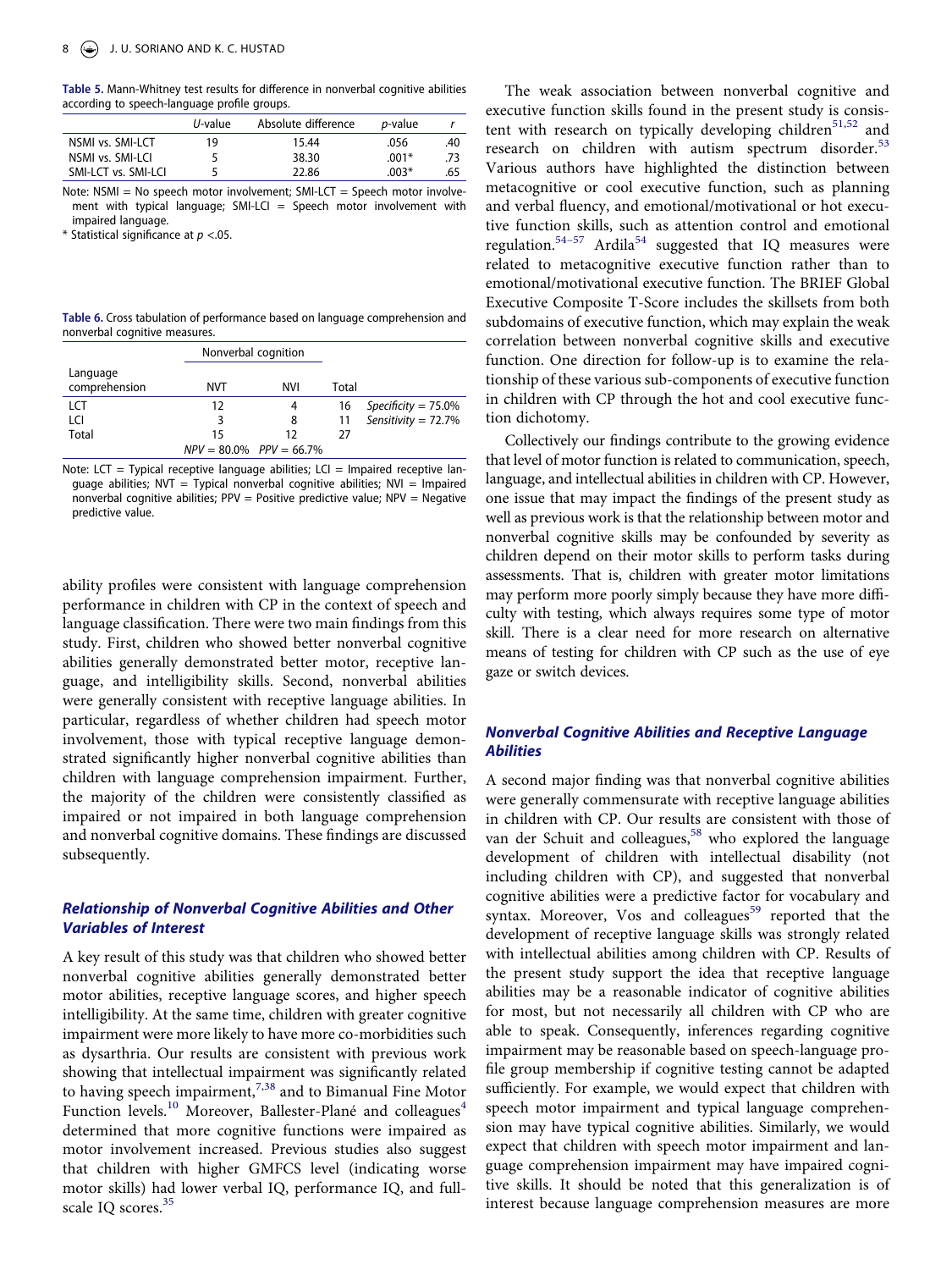straightforward to obtain from children with CP than are nonverbal IQ measures. In particular, language comprehension abilities can be measured using simple picture pointing tasks which can be adapted for eye gaze or scanning, two techniques that are frequently used for children with limb involvement that makes pointing difficult.

With the majority of children with CP consistently classified as impaired or not impaired in both language comprehension and nonverbal cognitive domains, our findings suggest that the prevalence of language-specific deficits in this population may be low. We examined descriptive findings by speech-language profile group to obtain a deeper understanding of individual differences among children within each group.

Children with CP who had no speech motor involvement were qualitatively different from other profile groups. Language and cognitive abilities were not considered in the classification parameters for this group; however, results of the present study showed that all but one child had typical receptive language abilities. The child who presented receptive language impairment was considered to be within the borderline impaired or delayed range as described in TACL-4 manual. Of the eight children with no speech motor involvement, five children showed consistent performance between nonverbal cognitive and receptive language abilities. That is, their standard scores for both domains fell within the typical range. One child demonstrated language impairment with typical nonverbal cognitive abilities, indicating the presence of language-specific deficits. However, two children showed typical receptive language ability with nonverbal cognitive impairment. For one participant, the difference between receptive language and nonverbal cognitive performance appeared to be descriptively minimal. His receptive language standard score was 79, which was only two points above the cutoff score, while his nonverbal cognitive standard score was 68, which was only one point lower than the cutoff score, suggesting that he performed fairly consistently for both domains. The other participant who showed typical receptive language ability with nonverbal cognitive impairment earned a score of 90 on the TACL-4, which indicated average receptive language skills per the technical manual. Her score for the Leiter-R was 60, which fell within the mild to moderate range as described in the manual. Generally, we would not expect to see a child have stronger language comprehension skills than cognitive skills; however, this child had visual impairment and had moderate motor involvement, which may have affected her visual-perceptual skills and her ability to use her hands for testing, which may have had a disproportionally negative impact on her ability to complete the Leiter-R.

Seven of the nine children with speech motor involvement and typical language comprehension demonstrated typical nonverbal cognitive abilities, showing that their receptive language performance was consistent with their nonverbal cognitive abilities. Two children showed typical receptive language ability with nonverbal cognitive impairment; they earned scores of 88 and 86, respectively, on the TACL-4, indicating average receptive language skills. Their scores for the Leiter-R were 65 and 52, respectively, which fell within the mild to moderate delay range. Again, both children who demonstrated nonverbal cognitive impairment had visual impairment according to parent report and had severe motor involvement.

The presence of visual and motor impairments may have affected their performance, perhaps resulting in misrepresentation of their true abilities<sup>11</sup> particularly in the cognitive domain. This finding highlights the need for alternative means of testing that do not rely on motor skills to demonstrate cognitive abilities.

Eight of the 10 children with speech motor involvement and language comprehension impairment demonstrated nonverbal cognitive impairment, indicating that their receptive language performance was consistent with their nonverbal cognitive abilities. The remaining two children showed receptive language impairment with typical nonverbal cognitive abilities, indicating the presence of language-specific deficits. This profile is not unexpected and, in fact, occurs frequently in children with developmental language disorders.<sup>60</sup> Children with this profile have a unique need for language intervention to help them acquire language abilities that are commensurate with their cognitive abilities.

<span id="page-9-1"></span>Although there was a strong trend of nonverbal cognitive abilities being generally consistent with receptive language abilities, there were some exceptions. A total of three children in this study showed better language comprehension skills than nonverbal cognitive skills. These findings may be attributed to the presence of visual deficits and more severe motor deficits which have been associated with nonverbal cognitive impairment and with test taking difficulties due to motor limitations, respectively. Other studies have linked the presence of lower nonverbal cognitive scores to visual perceptual problems and severe motor involvement.<sup>[9,](#page-10-6)[34](#page-11-10)[,35](#page-11-11)</sup> There were also three exceptions in the opposite direction, with children having typical cognitive abilities and impaired receptive language abilities, suggesting language-specific impairments independent of cognitive abilities. Overall, however, results of the present study suggest that language comprehension abilities likely are a gross indicator of cognitive abilities for most children with CP who are able to speak.<sup>[20](#page-11-1),[21](#page-11-25)</sup>

# <span id="page-9-0"></span>**Limitations and Future Directions**

This study included a relatively small group of children with CP, which was not fully representative of the larger population of children with CP. Specifically, children in the anarthria profile group were not included in our sample as we focused on participants who had speech production ability and could reliably complete language and nonverbal IQ assessments. Children with anarthria are often more severely involved across developmental domains, $9$  posing challenges to accurately measuring nonverbal cognitive abilities $^{11}$  $^{11}$  $^{11}$  and language comprehension skills.<sup>[25](#page-11-4),[61](#page-12-8)</sup>

<span id="page-9-2"></span>The majority of the participants scored from level II to IV on the MACS (77.78%,  $n = 27$ ), indicating that they had reduced quality and/or speed of performing fine motor tasks. Since the expected responses for nonverbal cognitive and receptive language measures involved pointing to pictures, children relied on their manual abilities in completing tasks. For eight participants, allowable accommodations were given to support their dexterity level. Thus, fine motor challenges may have affected their performance, resulting in potential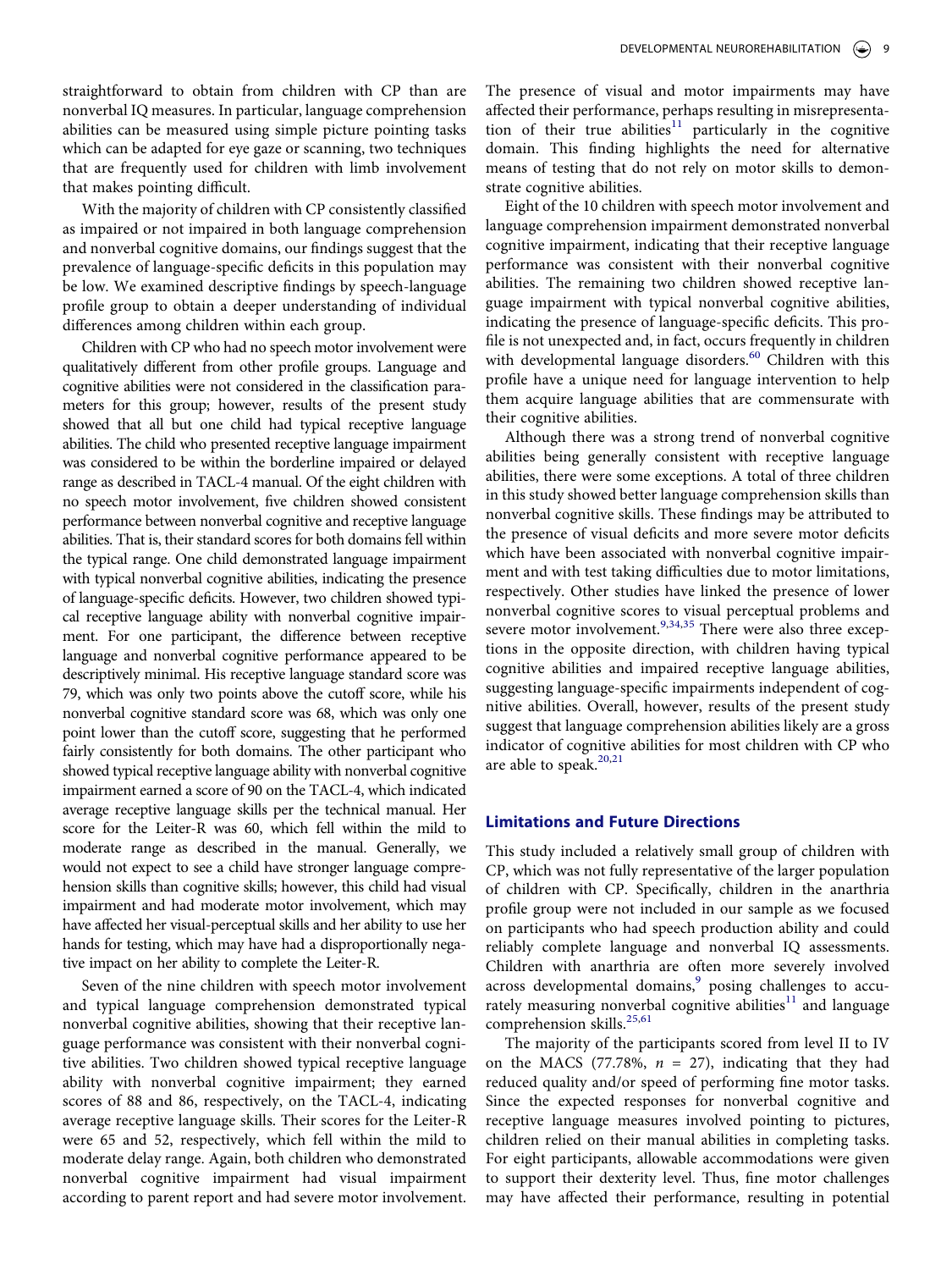misrepresentation of their true abilities. Alternative means of testing, potentially the use of eye gaze methods, should be explored by future studies. Moreover, assessment tools used were standardized with children without motor disabilities, further supporting the need for studies exploring the psycho-metrics for children with CP.<sup>[11](#page-10-8)</sup>

We used different standard deviation levels to determine the cutoff scores for receptive language and nonverbal cognitive domains following respective disciplinary practices.<sup>44[,46](#page-11-20)[,47](#page-11-21)</sup> Had we used different cut points for identifying the presence or absence of impairment in either language or cognitive domains, results would have been slightly different. For instance, using 1.5 standard deviations from the mean for both domains would have resulted in more children being identified as having nonverbal cognitive impairment. On the other hand, using 2.0 standard deviations from the mean for language comprehension scores would have resulted in fewer children being identified with receptive language impairment. Reanalysis of our data using different cutoff points for determination of language comprehension and cognitive impairment is beyond the scope of this paper but would be an interesting avenue for exploration in future.

#### **Clinical Implications**

Despite the identified limitations, there are several clinical implications of this work. First, moderate to strong correlations between motor severity and nonverbal cognitive abilities imply the need for assessment tools that cater to the specific motor limitations of children with CP. Second, receptive language abilities are a gross indicator of nonverbal cognitive abilities for most children with CP who are able to speak. Third, moderate to strong correlations between intelligibility and motor severity further support the interrelationship of speech and overall motor abilities. Lastly, nonverbal cognitive impairment can co-occur with speech motor, language, and visual impairments among children with CP, highlighting the complex needs of this population. Speech-language profile groups are a useful framework for describing the communication skills of children with CP, and may prove useful in guiding the development of interventions that address the unique needs of different groups of children with CP.

## **Acknowledgements**

The authors thank the children and families who participated in this research as well as the staff, graduate and undergraduate students in the Wisconsin Intelligibility, Speech, and Communication Lab of the University of Wisconsin–Madison who assisted in data collection and data reduction. In particular, we thank Susan Ellis Weismer and Kimberly Mueller for sharing their insights and expertise on the topic.

#### **Funding**

This work was supported by the National Institute of Child Health and Human Development [U54HD090256]; National Institute on Deafness and Other Communication Disorders [R01DC009411].

# **Declaration of Interest**

This study was funded by grant R01DC009411 from the National Institute on Deafness and Other Communication Disorders, National Institutes of Health. Support was also provided by a core grant to the Waisman Center, U54HD090256, from the National Institute of Child Health and Human Development, National Institutes of Health. The content is solely the responsibility of the authors and does not necessarily represent the official views of the NIH. The authors have no financial relationships relevant to this article to disclose. The authors have no conflicts of interest to disclose.

#### **References**

- <span id="page-10-0"></span>1. Bax M, Tydeman C, Flodmark O. Clinical and MRI correlates of cerebral palsy: the European cerebral palsy study. JAMA. [2006](#page-1-0);296(13):1602–08. doi:[10.1001/jama.296.13.1602.](https://doi.org/10.1001/jama.296.13.1602)
- <span id="page-10-1"></span>2. Novak I, Hines M, Goldsmith S, Barclay R. Clinical prognostic messages from a systematic review on cerebral palsy. Pediatrics. [2012](#page-1-1);130(5):e1285–e1312. doi:[10.1542/peds.2012-](https://doi.org/10.1542/peds.2012-0924) [0924](https://doi.org/10.1542/peds.2012-0924).
- <span id="page-10-2"></span>3. Rosenbaum P, Paneth N, Leviton A, Goldstein M, Bax M, Damiano D, Dan B, Jacobsson B. A report: the definition and classification of cerebral palsy April 2006. Dev Med Child Neurol Suppl. [2007;](#page-1-2)109:8–14.
- <span id="page-10-3"></span>4. Ballester-Plané J, Laporta-Hoyos O, Macaya A, Póo P, Meléndez-Plumed M, Toro-Tamargo E, Gimeno F, Narberhaus A, Segarra D, Pueyo R. Cognitive functioning in dyskinetic cerebral palsy: its relation to motor function, communication and epilepsy. Eur J Paediat Neurol. [2018](#page-1-3);22(1):102–12. doi:[10.1016/j.ejpn.2017.10.006.](https://doi.org/10.1016/j.ejpn.2017.10.006)
- <span id="page-10-10"></span>5. Bottcher L. Children with spastic cerebral palsy, their cognitive functioning, and social participation: a review. Child Neuropsychol. [2010](#page-2-1);16(3):209–28. doi:[10.1080/09297040903559630.](https://doi.org/10.1080/09297040903559630)
- <span id="page-10-5"></span>6. Himmelmann K, Lindh K, Hidecker MJC. Communication ability in cerebral palsy: a study from the CP register of western Sweden. Eur J Paediat Neurol. [2013;](#page-1-4)17(6):568–74. doi:[10.1016/j.ejpn.2013.04.005](https://doi.org/10.1016/j.ejpn.2013.04.005).
- <span id="page-10-11"></span>7. Nordberg A, Miniscalco C, Lohmander A, Himmelmann K. Speech problems affect more than one in two children with cerebral palsy: Swedish population-based study. Acta Paediatr. [2012;](#page-2-2)102(2):161–66. doi:[10.1111/apa.12076](https://doi.org/10.1111/apa.12076).
- <span id="page-10-4"></span>8. Straub K, Obrzut JE. Effects of cerebral palsy on neuropsychological function. J Dev Phys Disabil. [2009;](#page-1-5)21(2):153. doi:[10.1007/](https://doi.org/10.1007/s10882-009-9130-3)  [s10882-009-9130-3.](https://doi.org/10.1007/s10882-009-9130-3)
- <span id="page-10-6"></span>9. Sigurdardottir S, Vik T. Speech, expressive language, and verbal cognition of preschool children with cerebral palsy in Iceland. Dev Med Child Neurol. [2010;](#page-1-4)53(1):74–80. doi:[10.1111/j.1469-](https://doi.org/10.1111/j.1469-8749.2010.03790.x)  [8749.2010.03790.x](https://doi.org/10.1111/j.1469-8749.2010.03790.x).
- <span id="page-10-7"></span>10. Türkoğlu G, Türkoğlu S, Çelik C, Uçan H. Intelligence, functioning, and related factors in children with cerebral palsy. Arch Neuropsychiat. [2017](#page-1-4);54(1):33–37. doi:[10.5152/npa.2015.12676.](https://doi.org/10.5152/npa.2015.12676)
- <span id="page-10-8"></span>11. Foo RY, Guppy M, Johnston LM. Intelligence assessments for children with cerebral palsy: a systematic review. Dev Med Child Neurol. [2013](#page-1-6);55(10):911–18. doi:[10.1111/dmcn.12157.](https://doi.org/10.1111/dmcn.12157)
- 12. Sherwell S, Reid SM, Reddihough DS, Wrennall J, Ong B, Stargatt R. Measuring intellectual ability in children with cerebral palsy: can we do better? Res Dev Disabil. 2014;35(10):2558–67. doi:[10.1016/j.ridd.2014.06.019.](https://doi.org/10.1016/j.ridd.2014.06.019)
- 13. Losch H, Dammann O. Impact of motor skills on cognitive test results in very-low-birthweight children. J Child Neurol. 2004;19 (5):318–22. doi:[10.1177/088307380401900502](https://doi.org/10.1177/088307380401900502).
- 14. Stadskleiv K. Cognitive functioning in children with cerebral palsy. Dev Med Child Neurol. 2020;62(3):283–89. doi:[10.1111/](https://doi.org/10.1111/dmcn.14463)  [dmcn.14463.](https://doi.org/10.1111/dmcn.14463)
- <span id="page-10-9"></span>15. Castellino SM, Tooze JA, Flowers L, Parsons SK. The Peabody Picture Vocabulary Test as a pre-screening tool for global cognitive functioning in childhood brain tumor survivors. J Neurooncol. [2011;](#page-1-7)104(2):559–63. doi:[10.1007/s11060-010-0521-1](https://doi.org/10.1007/s11060-010-0521-1).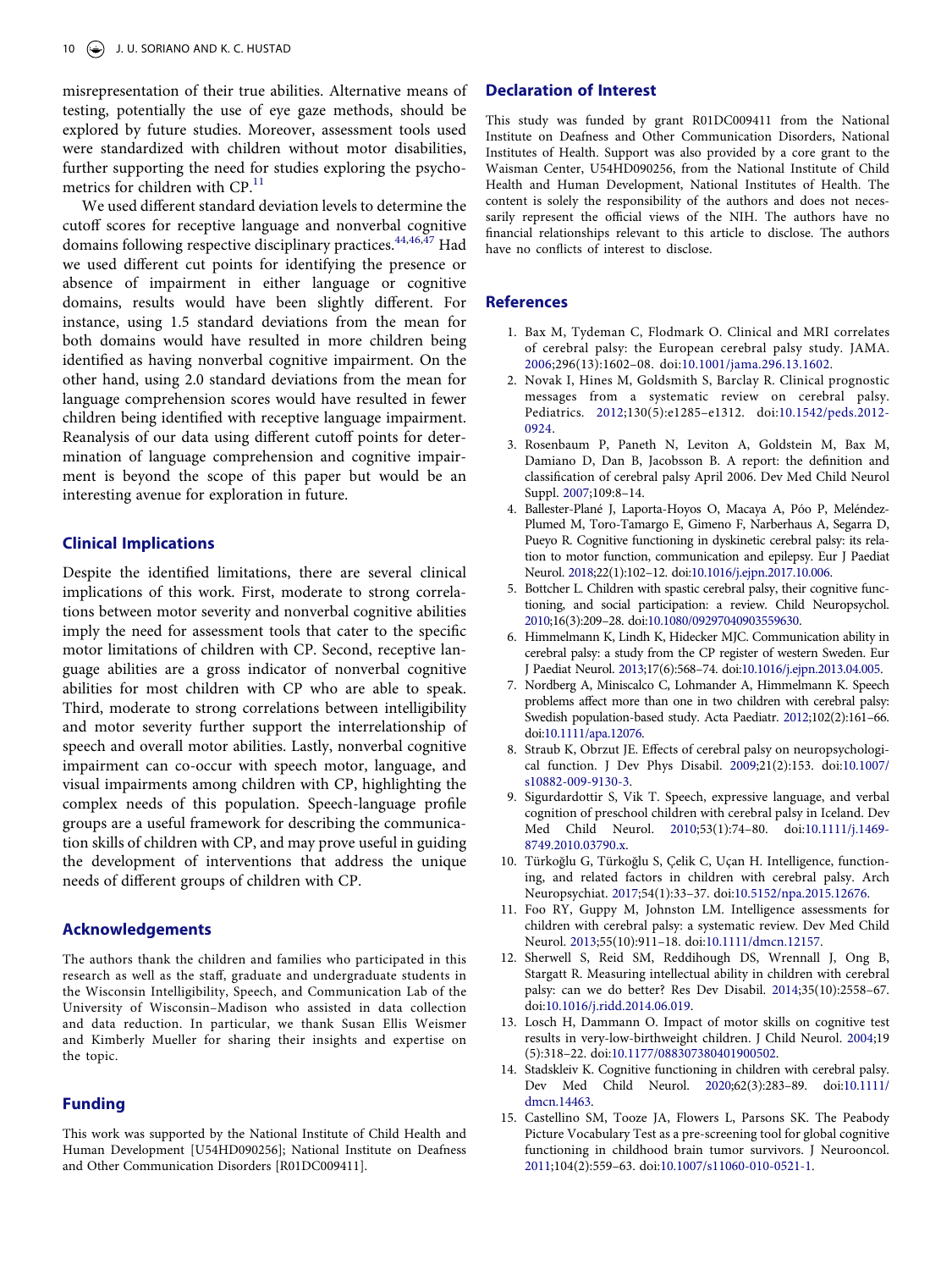- <span id="page-11-0"></span>16. Fluss J, Lidzba K. Cognitive and academic profiles in children with cerebral palsy: a narrative review. Ann Phys Rehabil Med. [2020](#page-1-8) Feb 19;63(5):447–56 [accessed 2020 Mar 10]. [http://www.sciencedirect.](http://www.sciencedirect.com/science/article/pii/S1877065720300361) [com/science/article/pii/S1877065720300361](http://www.sciencedirect.com/science/article/pii/S1877065720300361)
- 17. Pueyo R, Ariza M, Narberhaus A, Ballester-Plané J, Laporta-Hoyos O, Junqué C, Vendrell P. Does verbal and gestural expression ability predict comprehension ability in cerebral palsy? Percept Mot Skills. 2013;116(2):512–27. doi:[10.2466/15.10.PMS.116.2.512-](https://doi.org/10.2466/15.10.PMS.116.2.512-527)  [527.](https://doi.org/10.2466/15.10.PMS.116.2.512-527)
- 18. Smith BL, Smith TD, Taylor L, Hobby M. Relationship between intelligence and vocabulary. Percept Mot Skills. 2005;100 (1):101–08. doi:[10.2466/pms.100.1.101-108.](https://doi.org/10.2466/pms.100.1.101-108)
- 19. Choi JY, Choi YS, Park ES. Language development and brain magnetic resonance imaging characteristics in preschool children with cerebral palsy. J Speech, Language, Hear Res. 2017;60 (5):1330–38. doi:[10.1044/2016\\_JSLHR-L-16-0281.](https://doi.org/10.1044/2016_JSLHR-L-16-0281)
- <span id="page-11-1"></span>20. Marston L, Peacock JL, Calvert SA, Greenough A, Marlow N. Factors affecting vocabulary acquisition at age 2 in children born between 23 and 28 weeks' gestation. Dev Med Child Neurol. [2007](#page-1-9);49(8):591–96. doi:[10.1111/j.1469-](https://doi.org/10.1111/j.1469-8749.2007.00591.x) [8749.2007.00591.x](https://doi.org/10.1111/j.1469-8749.2007.00591.x).
- <span id="page-11-25"></span>21. da Costa Ribeiro C, Abramides DVM, Fuertes MG, Lopes Dos Santos PN, Lamônica DAC. Receptive language and intellectual abilities in preterm children. Early Hum Dev. [2016](#page-9-0);99:57–60. doi:[10.1016/j.earlhumdev.2016.03.011.](https://doi.org/10.1016/j.earlhumdev.2016.03.011)
- 22. Goharpey N, Crewther DP, Crewther SG. Problem solving ability in children with intellectual disability as measured by the Raven's Colored Progressive Matrices. Res Dev Disabil. 2013;34(12):4366–74. doi:[10.1016/j.ridd.2013.09.013.](https://doi.org/10.1016/j.ridd.2013.09.013)
- <span id="page-11-2"></span>23. Hidecker MJC, Paneth N, Rosenbaum PL, Kent RD, Lillie J, Eulenberg JB, Jr KC, Johnson B, Michalsen L, Evatt M, et al. Developing and validating the Communication Function Classification System for individuals with cerebral palsy. Dev Med Child Neurol. [2011;](#page-1-10)53(8):704–10. doi:[10.1111/j.1469-](https://doi.org/10.1111/j.1469-8749.2011.03996.x)  [8749.2011.03996.x](https://doi.org/10.1111/j.1469-8749.2011.03996.x).
- <span id="page-11-3"></span>24. Barty E, Caynes K, Johnston LM. Development and reliability of the Functional Communication Classification System for children with cerebral palsy. Dev Med Child Neurol. [2016](#page-1-11);58(10):1036–41. doi:[10.1111/dmcn.13124.](https://doi.org/10.1111/dmcn.13124)
- <span id="page-11-4"></span>25. Hustad KC, Gorton K, Lee J. Classification of speech and language profiles in 4-year old children with cerebral palsy: a prospective preliminary study. J Speech, Language, Hear Res. [2010;](#page-1-12)53 (6):1496–513. doi:[10.1044/1092-4388\(2010/09-0176\)](https://doi.org/10.1044/1092-4388(2010/09-0176)).
- 26. Hustad KC, Allison K, McFadd E, Riehle K. Speech and language development in 2 year old children with cerebral palsy. Dev Neurorehabil. 2014;17(3):167–75. doi:[10.3109/17518423.2012.747009](https://doi.org/10.3109/17518423.2012.747009).
- 27. Hustad KC, Schueler B, Schultz L, DuHadway C. Intelligibility of 4-year-old children with and without cerebral palsy. J Speech, Language, Hear Res. 2012;55(4):1177–89. doi:[10.1044/1092-4388](https://doi.org/10.1044/1092-4388(2011/11-0083))  [\(2011/11-0083\).](https://doi.org/10.1044/1092-4388(2011/11-0083))
- 28. Lee J, Hustad KC, Weismer G. Predicting speech intelligibility with a multiple speech subsystems approach in children with cerebral palsy. J Speech, Language, Hear Res. 2014;57(5):1666–78. doi:[10.1044/2014\\_JSLHR-S-13-0292.](https://doi.org/10.1044/2014_JSLHR-S-13-0292)
- <span id="page-11-5"></span>29. Hustad KC, Sakash A, Broman AT, Rathouz PJ. Longitudinal growth of receptive language in children with cerebral palsy between 18 months and 54 months of age. Dev Med Child Neurol. [2018](#page-2-3) May 22;60(11):1156–64. doi:[10.1111/dmcn.13904.](https://doi.org/10.1111/dmcn.13904)
- <span id="page-11-6"></span>30. Sakash A, Broman AT, Rathouz PJ, Hustad KC. Executive function in school-aged children with cerebral palsy: relationship with speech and language. Res Dev Disabil. [2018](#page-2-1);78:136–44. doi:[10.1016/j.ridd.2018.05.015.](https://doi.org/10.1016/j.ridd.2018.05.015)
- <span id="page-11-7"></span>31. Gioia GA, Isquith PK, Guy SC, Kenworthy L. Behavior rating inventory of executive function. Child Neuropsychol. [2000;](#page-2-4)6 (3):235–38. doi:[10.1076/chin.6.3.235.3152](https://doi.org/10.1076/chin.6.3.235.3152).
- <span id="page-11-8"></span>32. Perlovsky L, Sakai KL. Language and cognition. Front Behav Neurosci. [2014](#page-2-5) [accessed 2018 Oct 10];8. [https://www.ncbi.nlm.](https://www.ncbi.nlm.nih.gov/pmc/articles/PMC4267264/) [nih.gov/pmc/articles/PMC4267264/](https://www.ncbi.nlm.nih.gov/pmc/articles/PMC4267264/)
- <span id="page-11-9"></span>33. Nip ISB, Green JR, Marx DB. The co-emergence of cognition, language, and speech motor control in early development:

a longitudinal correlation study. J Commun Disord. [2011;](#page-2-6)44 (2):149–60. doi:[10.1016/j.jcomdis.2010.08.002](https://doi.org/10.1016/j.jcomdis.2010.08.002).

- <span id="page-11-10"></span>34. Fedrizzi E, Inverno M, Botteon G, Anderloni A, Filippini G, Farinotti M. The cognitive development of children born preterm and affected by spastic diplegia. Brain Dev. [1993](#page-2-7);15(6):428–32. doi:[10.1016/0387-7604\(93\)90082-J.](https://doi.org/10.1016/0387-7604(93)90082-J)
- <span id="page-11-11"></span>35. Sigurdardottir S, Eiriksdottir A, Gunnarsdottir E, Meintema M, Arnadottir U, Vik T. Cognitive profile in young Icelandic children with cerebral palsy. Dev Med Child Neurol. [2008](#page-2-7);50(5):357–62. doi:[10.1111/j.1469-8749.2008.02046.x.](https://doi.org/10.1111/j.1469-8749.2008.02046.x)
- <span id="page-11-12"></span>36. Peeters M, Verhoeven L, van Balkom H, de Moor J. Foundations of phonological awareness in pre-school children with cerebral palsy: the impact of intellectual disability. J Intell Disability Res: JIDR. [2008](#page-2-8);52(Pt 1):68–78. doi:[10.1111/j.1365-](https://doi.org/10.1111/j.1365-2788.2007.00986.x) [2788.2007.00986.x.](https://doi.org/10.1111/j.1365-2788.2007.00986.x)
- <span id="page-11-13"></span>37. Cockerill H, Elbourne D, Allen E, Scrutton D, Will E, McNee A, Fairhurst C, Baird G. Speech, communication and use of augmentative communication in young people with cerebral palsy: the SH&PE population study. Child Care Health Dev. [2014;](#page-2-2)40 (2):149–57. doi:[10.1111/cch.12066.](https://doi.org/10.1111/cch.12066)
- <span id="page-11-24"></span>38. Parkes J, Hill N, Platt MJ, Donnelly C. Oromotor dysfunction and communication impairments in children with cerebral palsy: a register study. Dev Med Child Neurol. [2010](#page-8-2);52(12):1113–19. doi:[10.1111/j.1469-8749.2010.03765.x.](https://doi.org/10.1111/j.1469-8749.2010.03765.x)
- 39. Pirila S, van der Meere J, Pentikainen T, Ruusu-Niemi P, Korpela R, Kilpinen J, Nieminen P. Language and motor speech skills in children with cerebral palsy. J Commun Disord. 2007;40 (2):116–28. doi:[10.1016/j.jcomdis.2006.06.002](https://doi.org/10.1016/j.jcomdis.2006.06.002).
- <span id="page-11-14"></span>40. Choi JY, Park J, Choi YS, Goh Y, Park ES. Functional communication profiles in children with cerebral palsy in relation to gross motor function and manual and intellectual ability. Yonsei Med J. [2018;](#page-2-9)59(5):677–85. doi:[10.3349/ymj.2018.59.5.677.](https://doi.org/10.3349/ymj.2018.59.5.677)
- <span id="page-11-15"></span>41. Palisano R, Rosenbaum P, Walter S, Russell D, Wood E, Galuppi B. Development and reliability of a system to classify gross motor function in children with cerebral palsy. Dev Med Child Neurol. [1997;](#page-3-0)39(4):214–23. doi:[10.1111/j.1469-8749.1997.](https://doi.org/10.1111/j.1469-8749.1997.tb07414.x)  [tb07414.x.](https://doi.org/10.1111/j.1469-8749.1997.tb07414.x)
- <span id="page-11-16"></span>42. Eliasson A-C, Krumlinde-Sundholm L, Rösblad B, Beckung E, Arner M, Öhrvall A-M, Rosenbaum P. The Manual Ability Classification System (MACS) for children with cerebral palsy: scale development and evidence of validity and reliability. Dev Med Child Neurol. [2006;](#page-3-1)48(7):549–54. doi:[10.1111/j.1469-](https://doi.org/10.1111/j.1469-8749.2006.tb01313.x)  [8749.2006.tb01313.x](https://doi.org/10.1111/j.1469-8749.2006.tb01313.x).
- <span id="page-11-17"></span>43. Carrow-Woolfolk E. Test for auditory comprehension of language. Fourth. Texas (USA): Pro-Ed; [2014](#page-3-2)
- <span id="page-11-18"></span>44. Spaulding TJ, Plante E, Farinella KA. Eligibility criteria for language impairment. Lang Speech Hear Serv Sch. [2006](#page-4-1);37(1):61–72. doi:[10.1044/0161-1461\(2006/007\).](https://doi.org/10.1044/0161-1461(2006/007))
- <span id="page-11-19"></span>45. Roid G, Miller L. Leiter International Performance Scale-Revised. Illinois (USA): Stoelting Co.; [1997](#page-4-2) doi:[10.1037/](https://doi.org/10.1037/t05120-000) [t05120-000](https://doi.org/10.1037/t05120-000)
- <span id="page-11-20"></span>46. American Psychiatric Association. Diagnostic and statistical manual of mental disorders. 5th ed. Washington (D.C): American Psychiatric Publishing; [2013.](#page-4-3)
- <span id="page-11-21"></span>47. Committee to Evaluate the Supplemental Security Income Disability Program for Children with Mental Disorders, Board on the Health of Select Populations, Board on Children, Youth,, and Families, Institute of Medicine, Division of Behavioral, and Social Sciences, and Education, The National Academies of Sciences, Engineering, and Medicine. Clinical characteristics of intellectual disabilities. In: Boat TF, Wu JT editors, Mental disorders and disabilities among low-income children. Massachusetts (USA): National Academies Press; [2015](#page-4-3). p. 169–178. http://www.ncbi. nlm.nih.gov/books/NBK332877/
- <span id="page-11-22"></span>48. Hodge M, Gotzke CL. Criterion-related validity of the Test of Children's Speech sentence intelligibility measure for children with cerebral palsy and dysarthria. Int J Speech Lang Pathol. [2014](#page-4-4);16(4):417–26. doi:[10.3109/17549507.2014.930174.](https://doi.org/10.3109/17549507.2014.930174)
- <span id="page-11-23"></span>49. Braza MD, Sakash A, Natzke P, Hustad KC. Longitudinal change in speech rate and intelligibility between 5 and 7 years in children